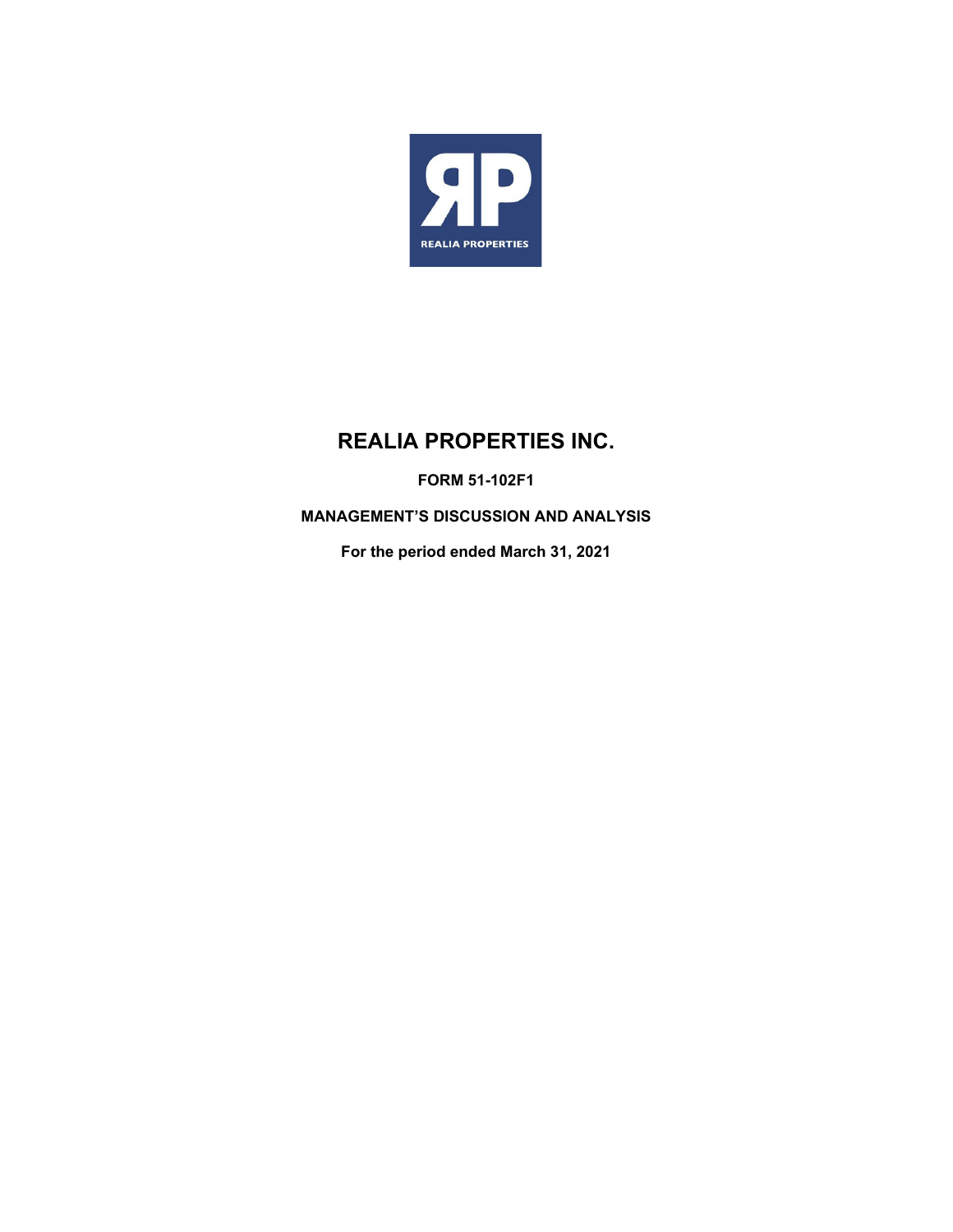# **Table of Contents**

| PROPERTY NET ASSET VALUES (NAV) AT COST COMPARED TO CURRENT MARKET |  |
|--------------------------------------------------------------------|--|
|                                                                    |  |
|                                                                    |  |
|                                                                    |  |
|                                                                    |  |
|                                                                    |  |
|                                                                    |  |
|                                                                    |  |
|                                                                    |  |
| SELECTED QUARTERLY INFORMATION - MOST RECENT EIGHT QUARTERS 102    |  |
|                                                                    |  |
|                                                                    |  |
|                                                                    |  |
|                                                                    |  |
|                                                                    |  |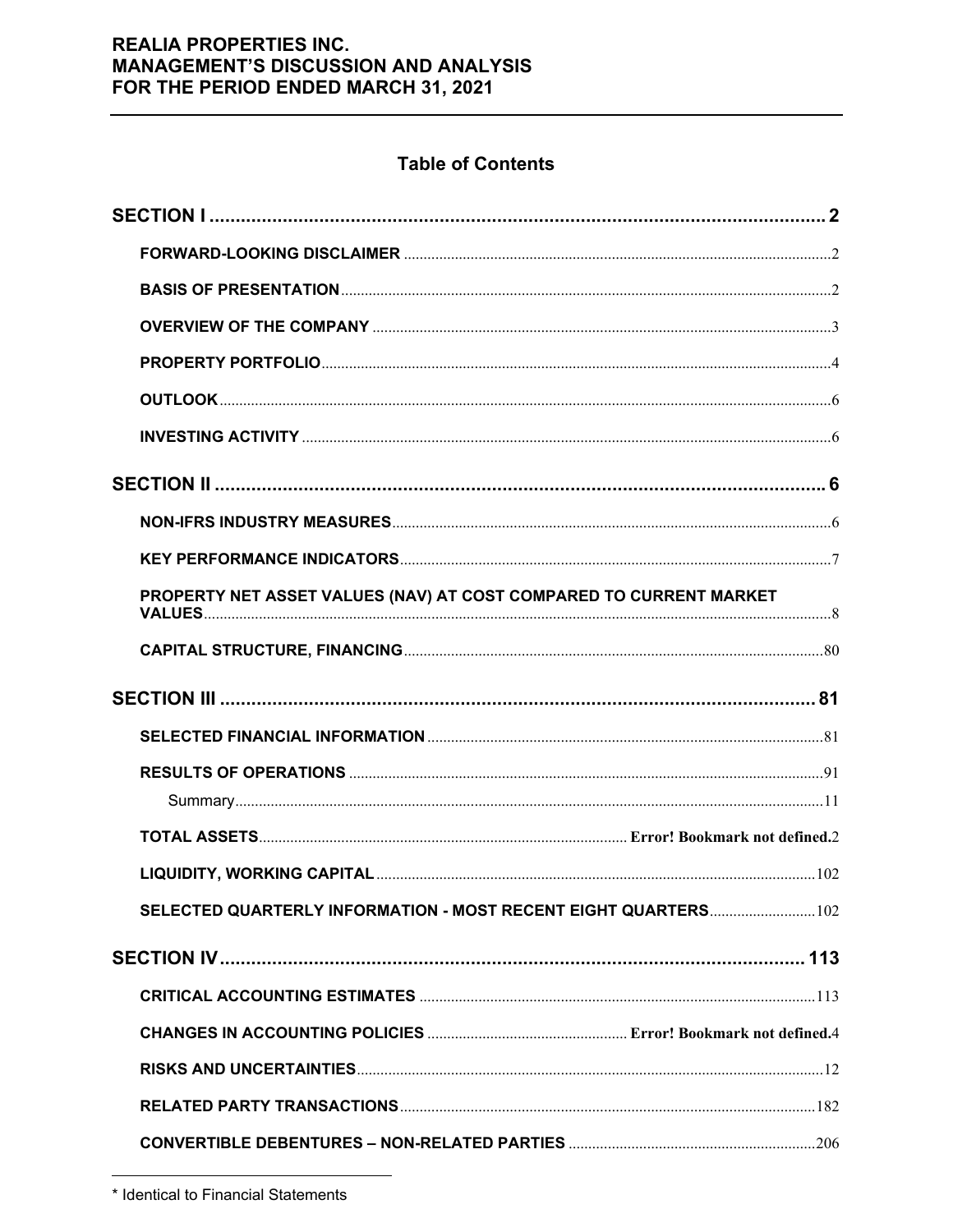| ADDITIONAL DISCLOSURE FOR VENTURE ISSUERS WITH SIGNIFICANT EQUITY INVESTEES<br>Error! Bookmark not defined.8 |  |
|--------------------------------------------------------------------------------------------------------------|--|
|                                                                                                              |  |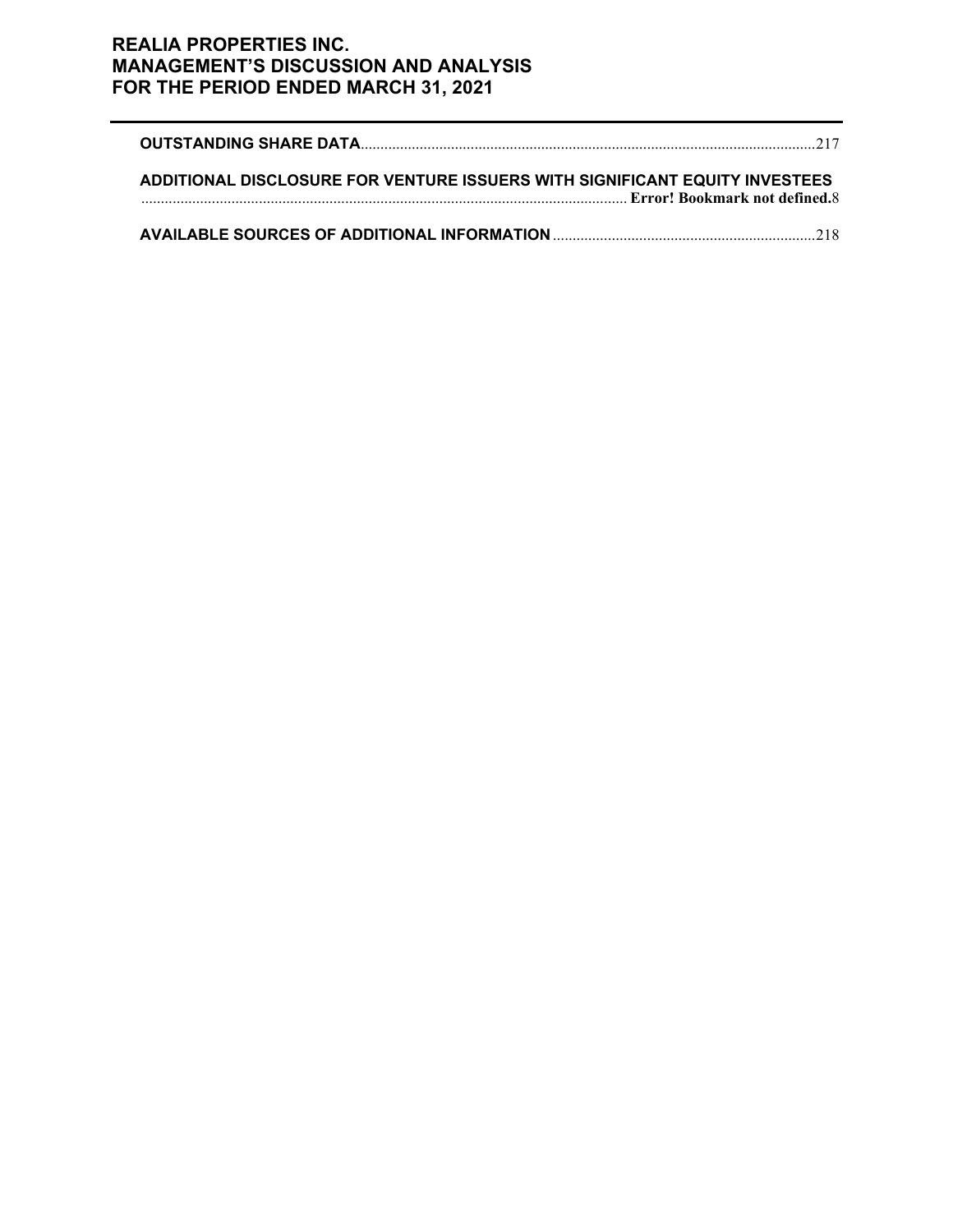### **SECTION I**

This Management's Discussion and Analysis ("MD&A") dated May 28, 2021 is in respect of the three months period ended March 31, 2021, and should be read in conjunction with the condensed consolidated interim financial statements for the period ended March 31, 2021, together with the audited consolidated financial statements and appended notes and MD&A for the year ended December 31, 2020.

#### **FORWARD-LOOKING DISCLAIMER**

This MD&A contains forward-looking statements with respect to Realia Properties Inc. (the "**Company**"), including statements that reflect management's expectations regarding the Company's real property assets, the Company's sources of funding, ongoing occupancy levels with respect to the Company's current real estate assets, the local economies in which the Company's real estate assets are located, ongoing capitalization rates and lease rates in such local economies. Wherever possible, words such as "anticipates," "will," "in the process of" and "on track to" or similar words or phrases have been used to identify such forward-looking statements. Such forward-looking statements are not historical facts, but instead reflect management's current beliefs, expectations and estimates based on information currently available to management. Such forward-looking statements include statements with respect to the potential value of the Company's assets, the Company's anticipated sources of funding, the general climate and growth of the local economies in which the Company's real estate assets are located, decreasing capitalization rates and increasing lease rates in such local economies.

Forward-looking statements are subject to significant risks, uncertainties and assumptions. Although management of the Company believes that the expectations represented in such forward-looking statements are reasonable, there can be no assurance that the expectations represented in such forwardlooking statements will prove to be correct. Some of the factors and risks which could affect future results and could cause results to differ materially from those expressed in the forward-looking statements contained herein include the impact of general economic conditions, industry conditions, interest rate fluctuations, changes in currency exchange rates, tax-related risk factors, governmental regulation, environmental risks competition from other industry participants, and the risk of fluctuation and variation in actual operating results, which variation may be material.

There can be no assurance that forward-looking statements will prove to be accurate, as actual events and future events could differ materially from those anticipated. Accordingly, readers should not place undue reliance on forward-looking statements. The forward looking-statements in this communication are made as of the date indicated above. The Company does not undertake any obligation to update any forwardlooking information or statements except as and to the extent required by applicable Canadian securities laws.

#### **BASIS OF PRESENTATION**

Unless otherwise noted, all financial information has been prepared in accordance with International Financial Reporting Standards ("IFRS") as issued by the International Accounting Standards Board ("IASB"). The financial information included in this MD&A for the three months period ended March 31, 2021 includes material information up to May 28, 2021. This MD&A should be read in conjunction with the Company's condensed consolidated interim financial statements for the period ended March 31, 2021, together with the audited consolidated financial statements for the year ended December 31, 2020, available on SEDAR at www.sedar.com.

All amounts presented in this MD&A are in Canadian dollars, unless otherwise noted.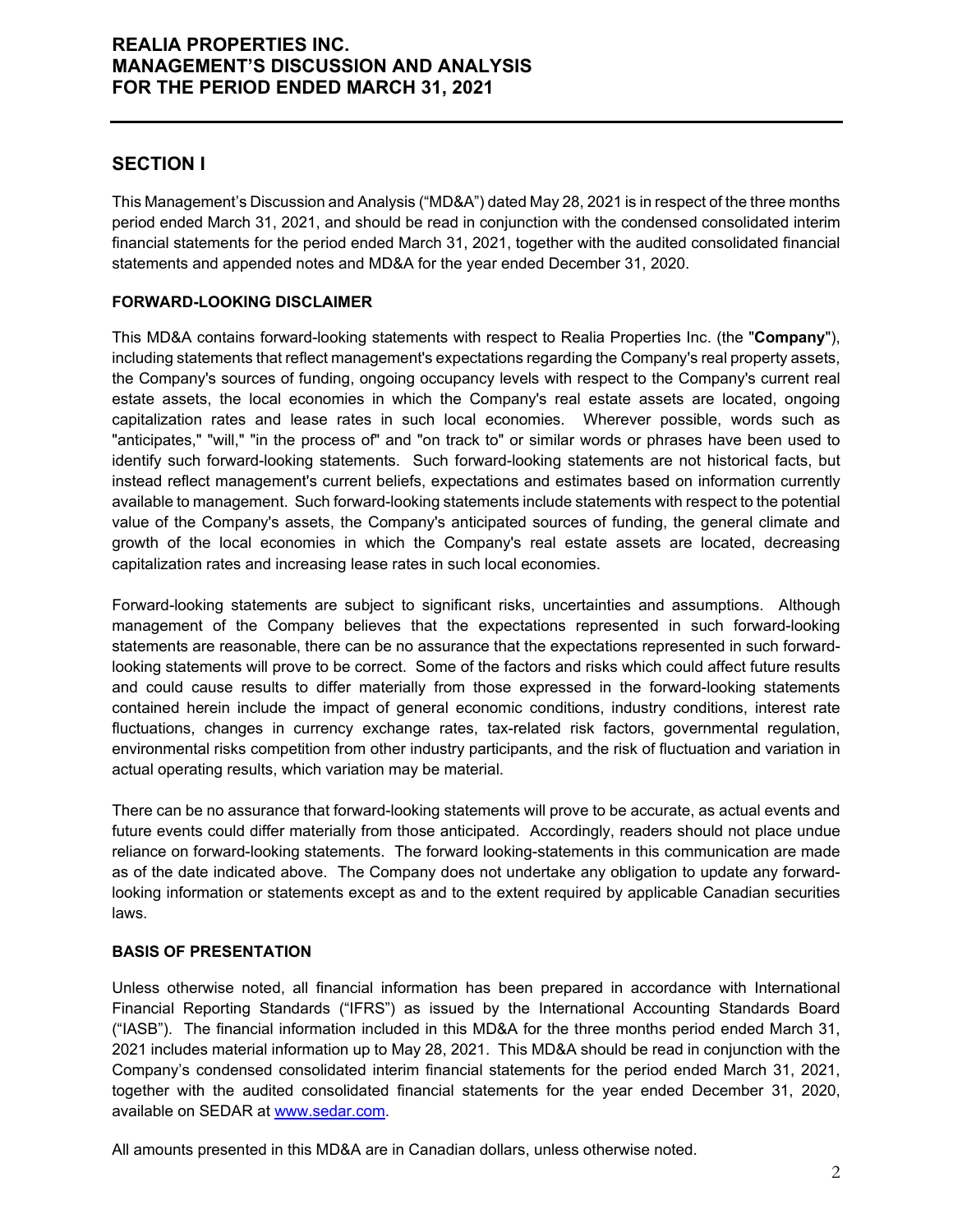#### **OVERVIEW OF THE COMPANY**

Realia Properties Inc. (formerly "TitanStar Properties Inc." and "DPVC Inc.") was incorporated under the *Canada Business Corporations Act* on June 3, 2008 and is a real estate holding company trading on the TSX Venture Exchange (the "Exchange"). The Company issued share capital and commenced operations on June 30, 2008. On September 27, 2010, the Company's shareholders passed a special resolution approving a change in the Company's name from "DPVC Inc." to "TitanStar Properties Inc.". On June 3, 2019, the shareholders approved a name change from "TitanStar Properties Inc." to "Realia Properties, Inc."

As at March 31, 2021, the Company held a 100% beneficial interest in 116<sup>th</sup> Street Centre located in Indianapolis, Indiana, a 100% beneficial interest in Metro Gateway Shopping Center located in Phoenix, Arizona, and a 100% membership interest in Martin Downs NSC LLC, a partnership which holds registered title to Martin Downs Town Center located in Palm City, Florida.

The sole business of the Company is the ownership of real property interests, consistent with a wellestablished investment policy. The Company seeks to create a portfolio of stabilized income producing real estate assets in the United States with value to be maximized through the acquisition of well-positioned quality assets where management believes there will be room to improve occupancy and increase lease rates which will each contribute to value creation.

The focus is on necessity-based neighborhood shopping centers.

In prior reporting periods, the Company made the following investments, either directly or through a subsidiary, in its interests in joint ventures and associates:

100% beneficial interest in a Delaware LLC, Martin Downs NSC LLC

On September 2015, the Company purchased 49% ownership interest in Martin Downs NSC LLC, which holds Martin Downs Town Center ("Martin Downs"), a 36,252 square foot, 88% leased neighborhood retail shopping center located in Palm City, Florida. On August 31, 2018 and October 17, 2018, the Company acquired an additional 9% and 41% ownership interest in the property, respectively. On March 19, 2021, the Company acquired the remaining 1% ownership interest in the property.

100% beneficial interest in a Nevada LLC, TSP Metro Gateway, LLC

TSP Metro Gateway, LLC was formed by the Company and completed its acquisition of a commercial retail property located in Phoenix, Arizona (the "Metro Gateway") in 2016. Metro Gateway is a 67,793 square foot retail shopping center. It is currently 86% leased.

• 100% beneficial interest in a Nevada LLC, TSP 116 Street, LLC

TSP 116<sup>th</sup> Street, LLC was formed by the Company and completed its acquisition of a commercial retail property located in Indianapolis, Indiana (the "116<sup>th</sup> Street") in 2016. 116<sup>th</sup> Street is a 44,854 square foot retail shopping center. It is currently 87% leased.

A detailed description of each property interest owned through subsidiaries or joint ventures of the group follows below.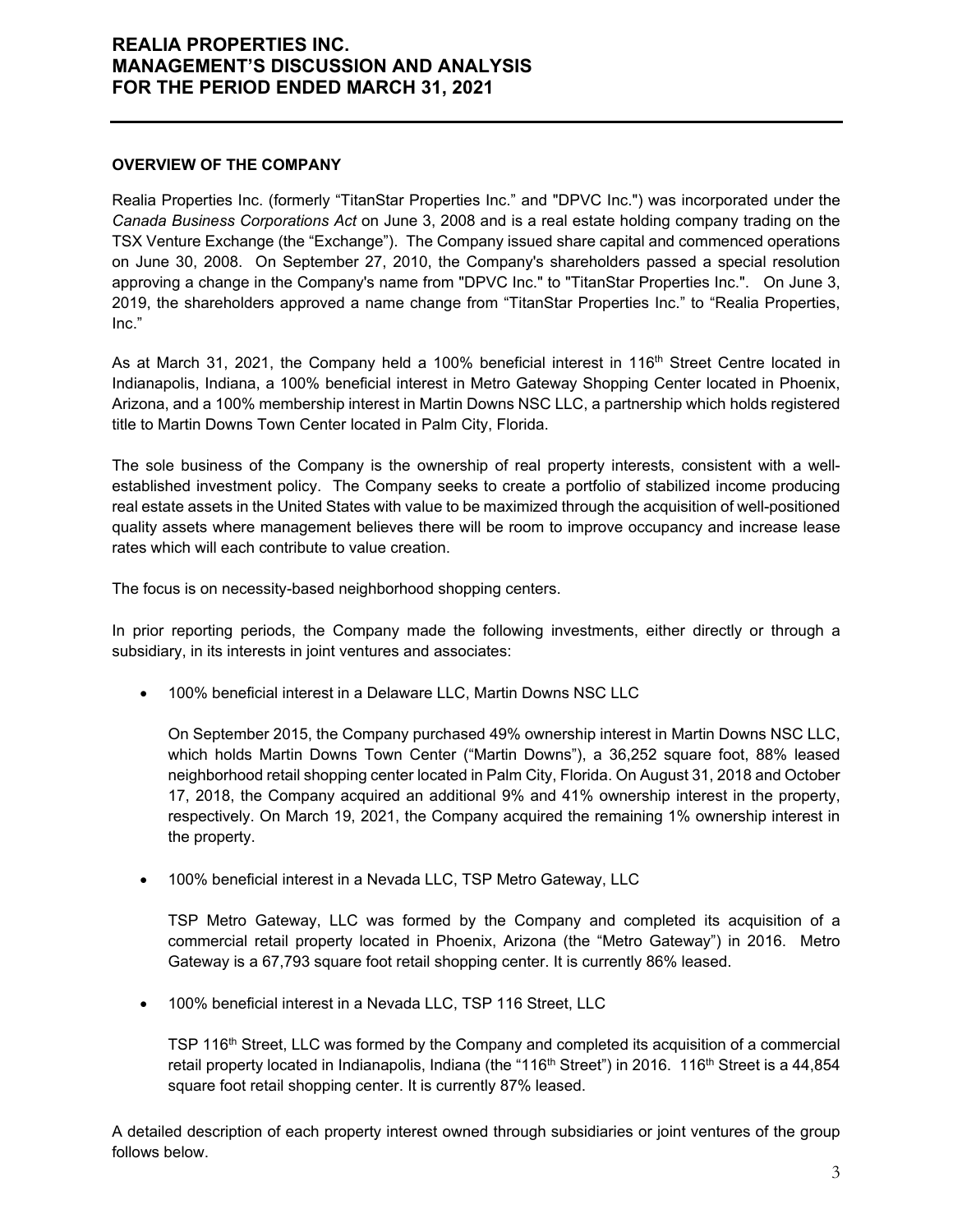On July 19, 2018, the Company announced that a Notice of Civil Claim has been filed with the Supreme Court of British Columbia by its former directors and certain entities owned by the former directors against the Company and certain of its current shareholders and directors with respect to an alleged breach of the Shareholder Agreement between the former directors of the Company and the Company; and an alleged breach of the Trade-Name License Agreement and the Domain Name License Agreement between the Company and a company owned by one of the former directors of the Company. On September 20, 2019, the Company settled the litigation. The settlement agreement provided, among other things, for a payment by the Company of approximately \$1.25 million to repay loans made by the former directors and to settle all claims. The settlement was made without any admission of liability.

### **PROPERTY PORTFOLIO**

#### **Overview**

As at March 31, 2021, the Company's real estate portfolio consisted of three properties. The details of each property as at the date of this MD&A are as follows:

| Property                     | <b>Date Acquired</b> | %    | Purchase<br>Price<br>$(USD)^{(1)}$ | Lot<br><b>Size</b><br>(acres) | Gross<br>Leasable<br>Area<br>(sq ft) | Built/<br>renovated | <b>Major Tenants</b> | Occupancy |
|------------------------------|----------------------|------|------------------------------------|-------------------------------|--------------------------------------|---------------------|----------------------|-----------|
| Martin Downs <sup>(2)</sup>  |                      |      |                                    |                               |                                      |                     | • Panera Bread       |           |
| Town Center                  |                      |      |                                    |                               |                                      |                     | $\cdot$ BB & T       |           |
| (Palm City, FL)              | September 2015       | 100% | 11.5 million $(3)$                 | 7.49                          | 36.252                               | 2006                | • Edward Jones       | 88%       |
|                              |                      |      |                                    |                               |                                      |                     | • Planet Fitness     |           |
| Metro Gateway <sup>(4)</sup> |                      |      |                                    |                               |                                      |                     | • Laser Quest        |           |
| <b>Shopping Center</b>       |                      |      |                                    |                               |                                      |                     | • Dart Bar           |           |
| (Phoenix, AZ)                | March 2016           | 100% | 9.1 million                        | 6.46                          | 73.146                               | 1978/1986           | • Domino's Pizza     | 86%       |
|                              |                      |      |                                    |                               |                                      |                     | • Fred Astaire Dance |           |
| 116 <sup>th</sup> Street     |                      |      |                                    |                               |                                      |                     | • Upland Brewing Co. |           |
| Center $(5)$                 |                      |      |                                    |                               |                                      |                     | • Sylvan Learning    |           |
| (Indianapolis, IN)           | August 2016          | 100% | 9.825 million                      | 3.97                          | 44.839                               | 2007/2008           | • Caliente Mexican   | 87%       |

Notes:

(1) Subject to customary closing adjustments.

- (2) Martin Downs is owned directly by Martin Downs NSC LLC. The Company owns 100% beneficial interest through its subsidiary Realia Properties US.
- (3) The Company initially acquired its 49% ownership interest based on the purchase and sales agreement price of \$11.5MM. The acquisition of the additional 41% interest from Inovalis City Center Retail Fund was based on the \$11.5MM price per the PSA. The acquisition of the 9% was based on an agreed upon value of \$1.0MM.

(4) Metro Gateway is owned directly by TSP Metro Gateway LLC, a Nevada LLC. The Company owns a 100% beneficial interest through its subsidiary, Realia Properties US.

(5) 116<sup>th</sup> Street is owned directly by TSP 116<sup>th</sup> Street, LLC, a Nevada LLC. The Company owns a 100% beneficial interest through its subsidiary, Realia Properties US.

#### *Martin Downs Town Center*

Martin Downs Town Center is a 36,252 square foot neighborhood retail shopping center located in Palm City, Florida, covering a total site area of 7.6 acres. The center was built in 2006 and as of the date of this MD&A is 88% leased. The center is shadow anchored by a Publix supermarket and has a variety of retail tenants including Panera Bread, BB & T (Trust Company), Edward Jones, Dunkin' Donuts, Olympic Diner, Hokkaido Hibachi and Sushi, amongst others.

Pursuant to the terms of the acquisition, the sellers received US\$2.369 million in exchange for the Company's acquisition of an initial 49% interest in the joint venture. Consideration and closing costs for the acquisition were paid by issuing common shares of the Company. The property was independently appraised at US\$12.5 million and the transaction was concluded based on a property value of US\$11.5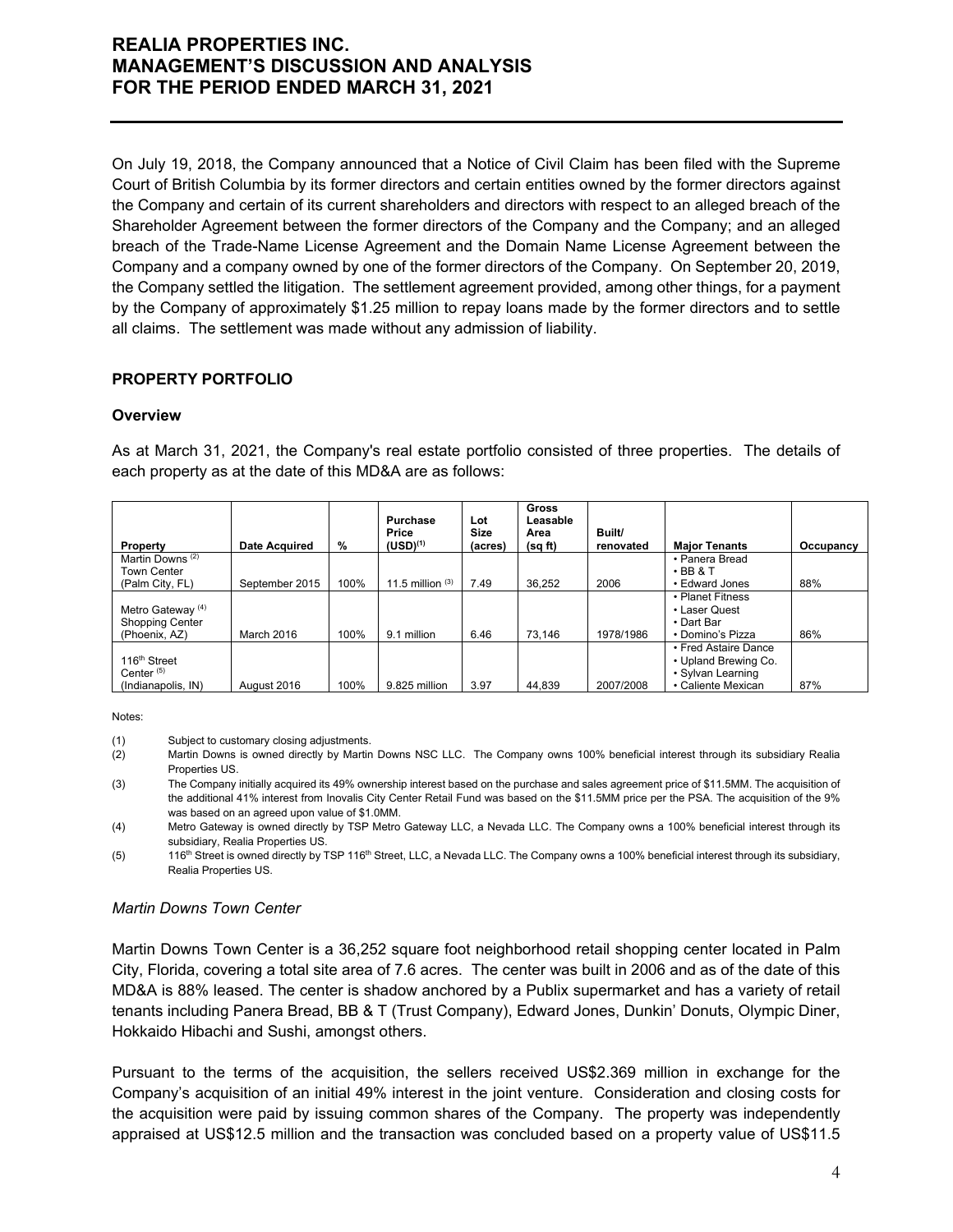million. Prior to the acquisition, the center was 90% owned by an affiliate of Inovalis, Inovalis City Center Retail Fund Inc. and 10% owned by Martin Downs GP LLC. The Company acquired its interest from Inovalis City Center Retail Fund Inc.

On August 31, 2018, the Company acquired an additional 9% ownership interest from Martin Downs GP LLC for \$1,302,000 (US\$1,000,000).

On October 17, 2018, the Company acquired an additional 41% interest from Inovalis City Center Retail Fund Inc. The acquisition was a result of the Company exercising an option from the original 2015 Purchase and Sales agreement. In consideration for the acquisition cost of \$3,710,875, the Company issued 38,459,269 common shares as at February 22, 2019.

On March 19, 2021, the Company acquired the remaining 1% ownership interest from Martin Downs GP LLC for \$47,141 (US\$37,500).

Martin Downs Town Center is managed by NAI Southcoast at market management fees rates. These management fees are operating expenses recoverable from tenants.

#### *Metro Gateway Shopping Center*

Metro Gateway is a 73,146 square foot community center located in Phoenix, Arizona on approximately 6.4 acres. As of the date of this MD&A is 86% leased. The well-located shopping center is comprised of a complimentary mix of national, regional and local tenants including Planet Fitness and Dart Bar.

The acquisition cost of US\$9,100,000 was financed, in part, through a first mortgage deed of US\$6,080,000. The remainder of the acquisition cost was funded from proceeds of the convertible debenture private placement of an aggregate principal amount of \$4,500,000 of 8% convertible unsecured subordinated debentures.

Metro Gateway is managed by Mutual Property Advisors, at market management fees rates. The management fees are recorded as operating expenses and are recoverable from tenants.

#### *116th Street Centre*

116th Street Centre is a 44,839 square foot retail center located in Indianapolis, Indiana on approximately 3.97 acres. As of the date of this MD&A it is 87% leased. The well-located, stabilized shopping center is comprised of a complimentary mix of long-term leased tenants including Sylvan Learning, Fred Astaire Dance Studio, Caliente Mexican Grill, Meridian Design Group and Upland Brewing Co.

The acquisition cost of US\$9,825,000 was financed in part through a first mortgage of US\$6,975,750 with the remainder provided by US\$2,515,512 of proceeds from the sale of the Company's interests in Swanway and San Tan joint ventures, and the bridge loans provided 50% by TitanStar Finance Inc., a Company of which the former Chairman is a principal, and 50% by a private company owned by a former director of the Company.

116<sup>th</sup> Street Centre is managed by McCrea Property Group, at market management fees rates. The management fees are recorded as operating expenses and are recoverable from tenants.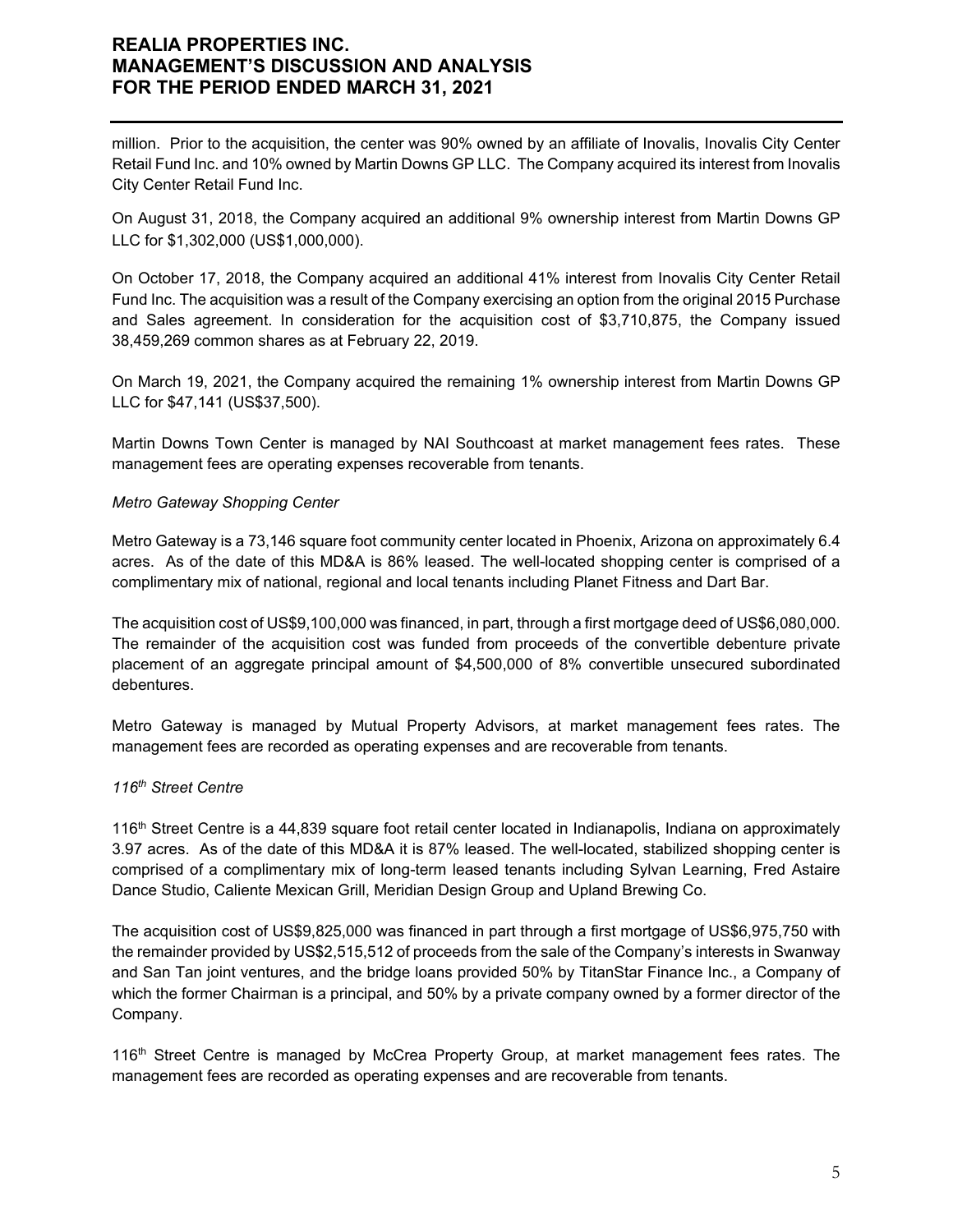#### **OUTLOOK**

The Company owns interest in three neighborhood shopping centers. The Company anticipates selling a portion of its interest in the assets to repay the outstanding corporate debts as they come due.

#### **INVESTING ACTIVITY**

No new investments or letters of intent were entered into during the period ended March 31, 2021.

### **SECTION II**

#### **NON-IFRS INDUSTRY MEASURES**

The Company has included certain non-IFRS measures throughout this MD&A. Management believes that in addition to conventional measures prepared in accordance with IFRS, investors in the real estate industry use these non-IFRS financial measures to evaluate the Company's performance, ability to generate cash flows and financial condition. Accordingly, these non-IFRS financial measures are intended to provide additional information and should not be considered in isolation or as a substitute for performance measures prepared in accordance with IFRS. The non-IFRS financial measures do not have standardized meanings and may not be comparable to measures used by other issuers in the real estate industry or other industries. The non-IFRS financial measures noted in this MD&A are as follows and include definitions:

a) Adjusted Funds From Operations ("AFFO")

NOI less debt service loan reserves and non-recoverable operating expenses including owner's expenses.

b) AFFO Company

AFFO less cash cost of corporate debt and G & A expenses.

c) Debt Coverage Ratio

NOI divided by mortgage cost (principal and interest).

d) Debt to Gross Book Value

Principal balance of outstanding mortgage divided by original acquisition cost of properties.

e) Debt to Gross Book Value (Company)

All mortgage and corporate debt divided by original acquisition cost of properties.

f) Interest Coverage Ratio (Company)

NOI divided by all mortgage and corporate debt.

g) Net Asset Value Table (page 9)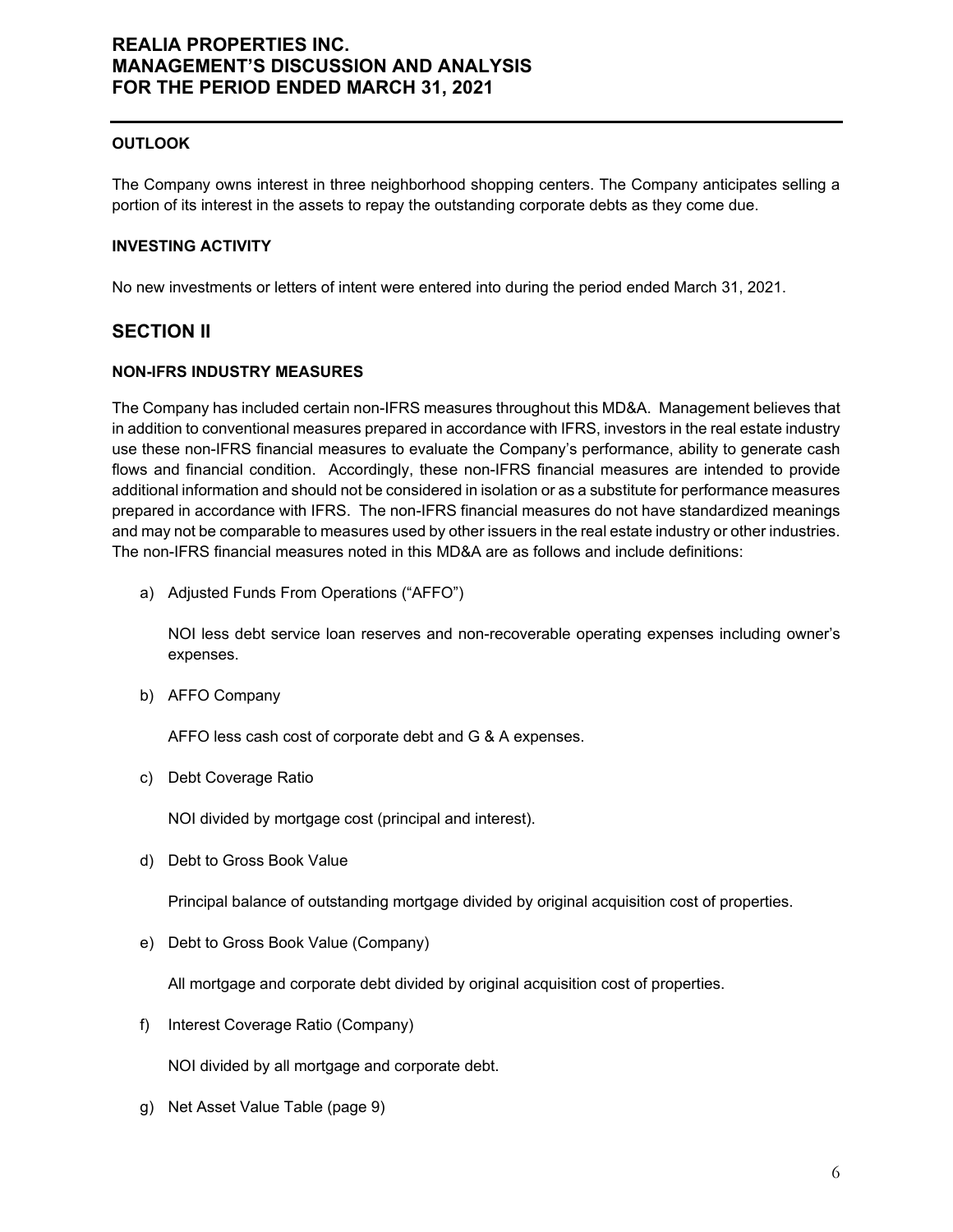#### **KEY PERFORMANCE INDICATORS**

|                                                                                  | <b>Martin</b> | <b>Metro</b> |              | Corporate   |          |              |
|----------------------------------------------------------------------------------|---------------|--------------|--------------|-------------|----------|--------------|
| Period ended March 31, 2021                                                      | <b>Downs</b>  | Gateway      | 116th Street | <b>Debt</b> | G&A      | Total        |
| <b>Property related</b>                                                          |               |              |              |             |          |              |
| <b>NOI</b>                                                                       | 1,338,488     | 214,286      | 253,729      |             |          | 1,806,503    |
| <b>AFFO</b>                                                                      | 1,095,497     | 103.939      | 147,822      |             |          | 1,347,258    |
| Occupancy                                                                        | 82%           | 86%          | 87%          |             |          | (1)<br>85.3% |
| Debt Coverage Ratio                                                              | 6.64          | 1.62         | 1.83         |             |          | (1)<br>3.83  |
| % of Property Costs Recovered                                                    | 107%          | 94%          | 126%         |             |          | (1)<br>108%  |
| Debt to Gross Book Value                                                         | 62%           | 63%          | 67%          |             |          | (1)<br>64%   |
| Weighted Average Lease Term to Maturity<br>(in years) (excludes renewal options) | 4.29          | 5.09         | 4.30         |             |          | $4.68$ (1)   |
| Mortgage Interest Rate                                                           | 7.08%         | 5.55%        | 4.78%        |             |          | (1)<br>5.8%  |
| <b>Combined property and corporate</b>                                           |               |              |              |             |          |              |
| <b>NOI</b>                                                                       | 1,338,488     | 214,286      | 253,729      |             |          | 1,806,503    |
| <b>AFFO</b>                                                                      | 1,095,497     | 103,939      | 147,822      | (78.935)    | (62.594) | 1.205.728    |
| <b>AFFO Per Share</b>                                                            |               |              |              |             |          | 0.00         |
| Interest Coverage Ratio<br>Property and Corporate Debt                           |               |              |              |             |          | 4.03         |
| Debt to Gross Book Vaalue                                                        |               |              |              |             |          | (1)<br>67%   |
| Weighted Average Interest Rate                                                   |               |              |              |             |          | (1)<br>5.9%  |

(1) Weighted average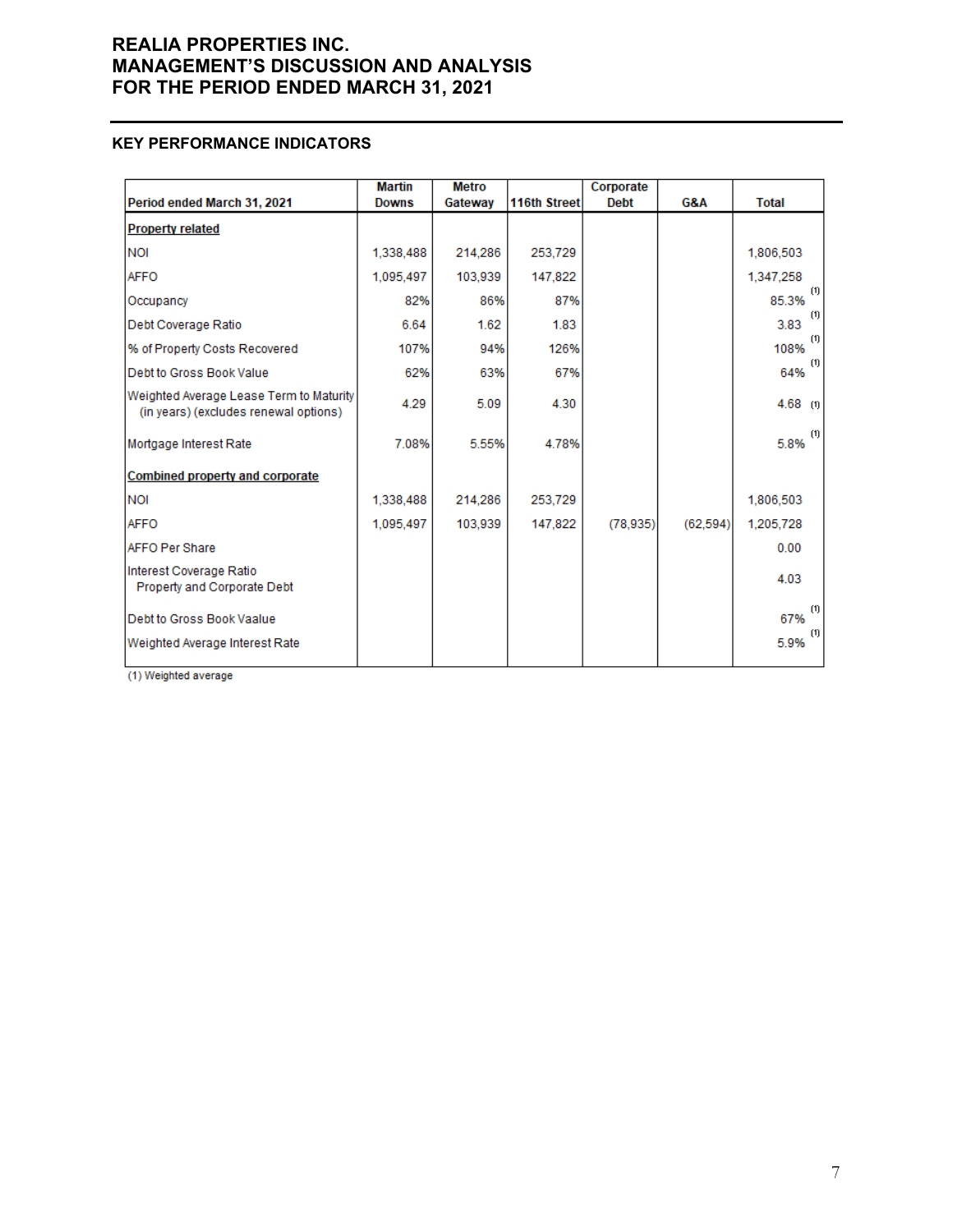#### **PROPERTY NET ASSET VALUES (NAV) AT COST COMPARED TO CURRENT MARKET VALUES**

The Net Asset Value Table is intended to illustrate the change in value of properties since they were acquired, net of the face value of mortgages and non-property debt. The property cost is the contracted purchase price without adjustments for transaction costs, depreciation and amortization. These measures are not recognized measures under generally accepted accounting principles ("GAAP") or IFRS but are intended to provide readers with guidance of the trend in the asset values of the properties and the net asset values after debt since acquisition on a simplified basis.

|                                   | <b>AT COST</b> |                |         |    | AT VALUE as at March 31, 2021 |   |               |   |                 |       |   |                 |     |                  |  |
|-----------------------------------|----------------|----------------|---------|----|-------------------------------|---|---------------|---|-----------------|-------|---|-----------------|-----|------------------|--|
|                                   |                |                |         |    |                               |   | @1.2562       |   |                 |       |   |                 |     | @1.2562          |  |
|                                   |                | <b>Cost in</b> | $\%$    |    | Cost in                       |   | Cost in       |   | <b>Value in</b> | %     |   | <b>Value in</b> |     | <b>Value in</b>  |  |
|                                   |                | US\$           | Own     |    | US\$                          |   | CAD\$         |   | US\$            | Own   |   | US\$            |     | <b>CAD\$</b>     |  |
| Martin Downs \$                   |                | 11,500,000     | 1.000 S |    | 11,500,000                    | S | 14,446,300    | S | 15,500,000      | 1.000 | S | 15,500,000      | l S | 19,471,100 (1)   |  |
| Metro Gateway                     |                | 9.100.000      | 1.000   |    | 9,100,000                     |   | 11,431,420    |   | 9.523.000       | 1.000 |   | 9,523,000       |     | $11,962,793$ (2) |  |
| 116th Street                      |                | 9,825,000      | 1.000   |    | 9,825,000                     |   | 12,342,165    |   | 9,864,500       | 1.000 |   | 9,864,500       |     | $12,391,785$ (3) |  |
| <b>Total Cost and Valuel \$</b>   |                | 30,425,000     |         |    | 30,425,000                    | S | 38,219,885    | S | 34,887,500      |       | S | 34,887,500      | -S  | 43,825,678       |  |
|                                   |                |                |         |    |                               |   |               |   |                 |       |   |                 |     |                  |  |
|                                   |                | Debt in        | $\%$    |    | Debt in                       |   | Cost in       |   | Debt in         | %     |   | Debt in         |     | Debt in          |  |
|                                   |                | US\$           | Own     |    | US\$                          |   | <b>CAD\$</b>  |   | US\$            | Own   |   | US\$            |     | <b>CAD\$</b>     |  |
| Martin Downs \$                   |                | 9,000,000      | 1.000   | -S | 9,000,000                     | S | 11,305,800    | S | 8,970,000       | 1.000 | S | 8,970,000       | l S | 11,268,114       |  |
| Metro Gateway                     |                | 5,708,032      | 1.000   |    | 5,708,032                     |   | 7,170,430     |   | 5,678,032       | 1.000 |   | 5,678,032       |     | 7,132,744        |  |
| 116th Street                      |                | 6,594,270      | 1.000   |    | 6,594,270                     |   | 8,283,722     |   | 6.562.910       | 1.000 |   | 6,562,910       |     | 8,244,328        |  |
| <b>Total Real Estate Debtl \$</b> |                | 21,302,302     |         | S  | 21,302,302                    | S | 26,759,952    | s | 21,210,942      |       | s | 21,210,942      | ∣\$ | 26,645,186       |  |
|                                   |                |                |         |    |                               |   |               |   |                 |       |   |                 |     |                  |  |
| Real estate leverage              |                |                |         |    | 70.02%                        |   | 70.02%        |   |                 |       |   | 60.80%          |     | 60.80%           |  |
|                                   |                |                |         |    |                               |   |               |   |                 |       |   |                 |     |                  |  |
| <b>Total Non-Real Estate Debt</b> |                |                |         |    |                               |   | 6,836,535     |   |                 |       |   |                 |     | 6,836,535        |  |
| <b>NAV</b>                        |                |                |         |    |                               | S | 4,623,398     |   |                 |       |   |                 |     | 10,343,957       |  |
|                                   |                |                |         |    |                               |   |               |   |                 |       |   |                 |     |                  |  |
| Shares outstanding                |                |                |         |    |                               |   | 255, 221, 137 |   |                 |       |   |                 |     | 255, 221, 137    |  |
|                                   |                |                |         |    |                               |   |               |   |                 |       |   |                 |     |                  |  |
| <b>NAV per share</b>              |                |                |         |    |                               | s | 0.01812       |   |                 |       |   |                 | s   | 0.04053          |  |

Market values are based on management estimates unless appraisal values are referenced.

(1) US\$15,500,000 per NAI Southcoast Broker Opinion of Value dated April 1, 2021

(2) US\$9,523,000 per CBRE summary valuation dated March 31, 2021.

(3) US\$9,864,500 per CBRE In-Place Analysis dated March 24, 2021.

#### **CAPITAL STRUCTURE, FINANCING**

The Company's objectives when managing capital of \$38,154,616 (2020 - \$39,477,607), which is share capital, contributed surplus, equity component of convertible debentures, accumulated other comprehensive income, deficit, notes payable, mortgages payable, due to related parties, convertible debentures and long-term debt, are to safeguard its ability to continue as a going concern, so that it can continue to provide returns for shareholders and benefits for other stakeholders, and to provide an adequate return to shareholders by pricing products and services commensurately with the level of risk.

The Company sets the amount of capital in proportion to risk. The Company manages the capital structure and makes adjustments to it in light of changes in economic conditions and the risk characteristics of the underlying assets. In order to maintain or adjust the capital structure, the Company may adjust the amount of dividends paid to shareholders, return capital to shareholders, issue new common shares, or sell assets to reduce debt.

The Company monitors capital from time-to-time using a variety of measures. Monitoring procedures are typically performed as a part of the overall management of the Company's operations. The Company's strategy during the period, which was unchanged from the prior period, was to maintain its ability to secure access to financing at a reasonable cost. The requirements and terms of sources of capital cannot be predicted and change in ways the Company cannot predict. There have been no changes to the Company's approach to capital management during the three months period ended March 31, 2021 and the year ended December 31, 2020. The Company is not subject to externally imposed capital requirements. As at March 31, 2021, the Company is in compliance with its financial covenant.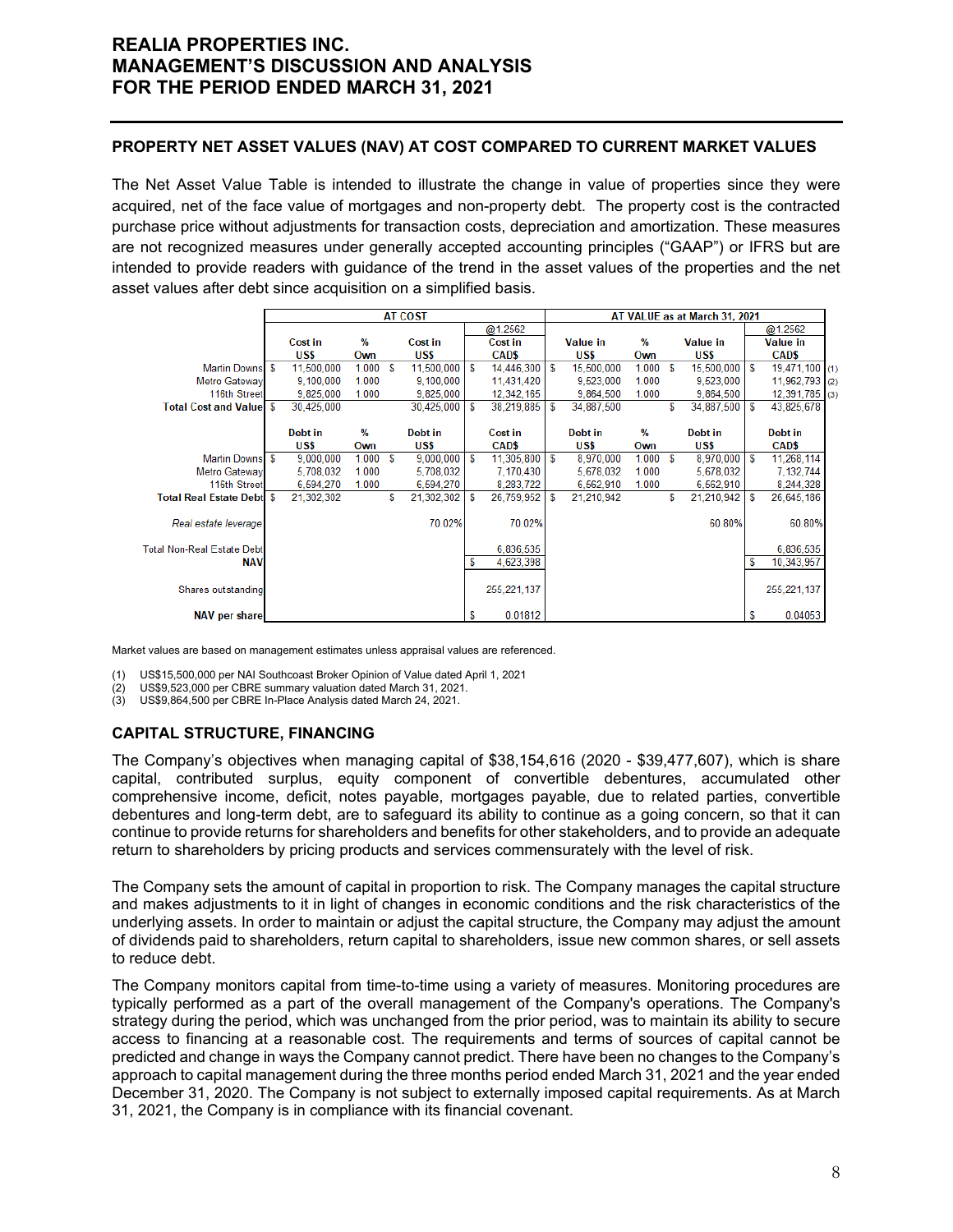# **SECTION III**

### **SELECTED FINANCIAL INFORMATION**

A summary of selected financial information for the period ended March 31, 2021 and 2020 is as follows:

|                                                | For the three months period ended March 31, |                |  |                |  |  |
|------------------------------------------------|---------------------------------------------|----------------|--|----------------|--|--|
|                                                |                                             | 2021           |  | 2020           |  |  |
| Rental income and recoveries                   |                                             | 2,055,927 \$   |  | 1,175,809      |  |  |
| Net income (loss)                              |                                             | 1,141,306      |  | (59,055)       |  |  |
| Comprehensive income (loss)                    |                                             | 1,269,835      |  | (923, 391)     |  |  |
| Net income (loss) per share, basic and diluted |                                             | 0.00           |  | 0.00           |  |  |
| <b>Total assets</b>                            |                                             | 39,011,054     |  | 43,685,795     |  |  |
| Working capital deficiency                     |                                             | (21, 886, 199) |  | (18, 731, 815) |  |  |

The Company experienced a higher net income and comprehensive net income as of March 31, 2021 than in the comparable period of March 31, 2020 due to a tenant's lease cancellation fee recognized as revenue for the period. The decrease in total assets is mostly due to the strengthening of the Canadian dollars (March 31, 2021 – 1.2562 vs March 31, 2020 – 1.4062). The increase in working capital deficiency is due to mortgages payable, due to related parties and notes payable maturing within the next twelve months.

### **RESULTS OF OPERATIONS**

#### **Summary**

A summary of selected financial information for the period ended March 31, 2021 and 2020 is as follows:

|                                               | For the three months period ended March 31,<br>2021 |            |   |            |  |  |  |
|-----------------------------------------------|-----------------------------------------------------|------------|---|------------|--|--|--|
| Revenue                                       |                                                     |            |   |            |  |  |  |
| Rental income and recoveries <sup>(1)</sup>   | \$                                                  | 2,055,927  | S | 1,175,809  |  |  |  |
| Property operating expenses:                  |                                                     |            |   |            |  |  |  |
| Operating and leasing expenses <sup>(2)</sup> |                                                     | (300,571)  |   | (435,253)  |  |  |  |
| Earnings from property operations             |                                                     | 1,755,356  |   | 740,556    |  |  |  |
| Other revenues (expenses):                    |                                                     |            |   |            |  |  |  |
| General and administrative <sup>(2)</sup>     |                                                     | (62, 594)  |   | (84, 047)  |  |  |  |
| Depreciation and amortization <sup>(2)</sup>  |                                                     | (382, 795) |   | (390,913)  |  |  |  |
| Net finance costs                             |                                                     | (438, 750) |   | (658, 470) |  |  |  |
| Gain on writeoff of financial liabilities (3) |                                                     |            |   | 337,236    |  |  |  |
| Gain on modification of debt (4)              |                                                     | 269,319    |   |            |  |  |  |
| Foreign exchange gain (loss)                  |                                                     | 770        |   | (3, 417)   |  |  |  |
|                                               |                                                     | (614, 050) |   | (799, 611) |  |  |  |
| Income (loss) for the period                  |                                                     | 1,141,306  |   | (59, 055)  |  |  |  |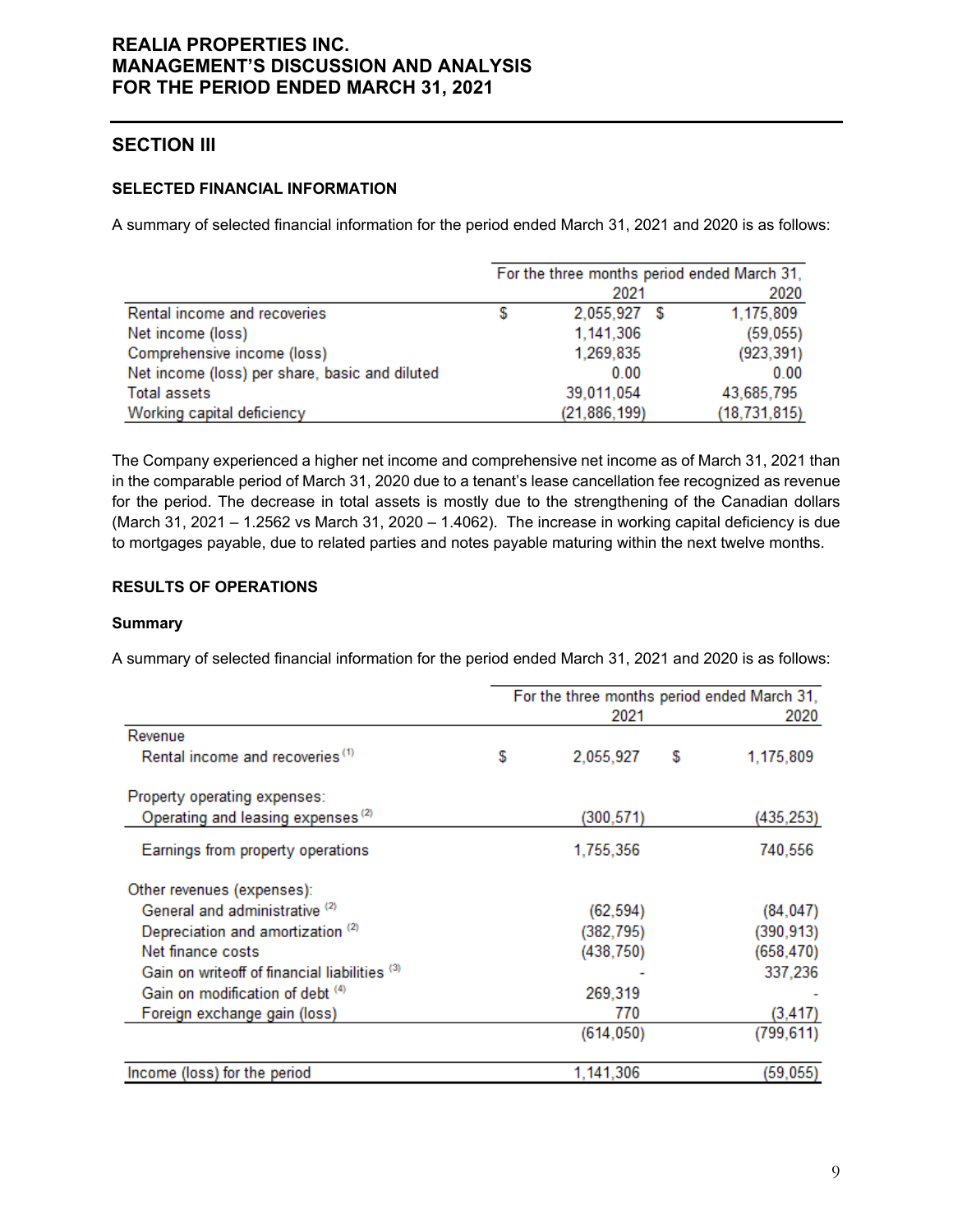- <sup>1.</sup> Higher rental income in March 31, 2021 than in comparable period due to inclusion of tenant's lease cancellation fee to rental income in 2021.
- <sup>2.</sup> Lower operating and leasing expenses, general and administrative expenses, depreciation and foreign exchange loss in March 31, 2021 than in comparable period due to the strengthening of Canadian dollar in 2021.
- <sup>3.</sup> Write off of liabilities from 2014 and 2015.
- 4. Modification of convertible debentures in March 2021.

#### **TOTAL ASSETS**

Total assets as at March 31, 2021 included \$35,559,882 of investment properties, \$2,159,573 of mortgage reserve funds, \$690,771 of cash, \$513,864 of accounts receivable and \$86,966 of prepaid expenses and deposits.

#### **LIQUIDITY, WORKING CAPITAL**

As at March 31, 2021, the Company had a working capital deficiency of \$21,886,199 (March 31, 2020 – working capital deficiency of \$12,579,528).

The net increase in working capital deficiency from March 31, 2020 to March 31, 2021 is due to mortgages payable and notes payable maturing within the next twelve months.

#### **SELECTED QUARTERLY INFORMATION - MOST RECENT EIGHT QUARTERS**

A summary of selected quarterly financial information for the most recent eight quarters is as follows:

|                              | 2021        |             |             | 2020        |             | 2019        |             |             |
|------------------------------|-------------|-------------|-------------|-------------|-------------|-------------|-------------|-------------|
|                              | Q1          | Q4          | Q3          | Q2          | Q1          | 04          | Q3          | Q2          |
| Revenue                      | \$2,055,927 | \$1,067,857 | \$1,070,199 | \$1,241,155 | \$1,175,809 | \$1,170,157 | \$1,160,008 | \$1,183,450 |
| Net income (loss)            | 1.141.306   | (550.494)   | (426.164)   | (200.256)   | (59.055)    | 2.182       | (963.837)   | (601, 558)  |
| Comprehensive income (loss)  | 1.269.835   | (115.988)   | (234.440)   | 169,106     | (923.390)   | (20, 800)   | (1.038.297) | (374.651)   |
| Net income (loss) per share, |             |             |             |             |             |             |             |             |
| basic and diluted            | 0.00        | 0.00        | 0.00        | 0.00        | 0.00        | 0.00        | 0.00        | 0.00        |

In the second quarter ended June 30, 2020, the Company experienced a lower net loss than in the comparable period in June 30, 2019 due to increased legal services in 2019, lower depreciation expense in 2020 due to some assets fully amortized in 2020 and lower operating and leasing expenses.

In the third quarter ended September 30, 2020, the Company experienced a lower net loss and comprehensive loss than in the comparable period in September 30, 2019 due to the loss on settlement of dispute in 2019 and the strengthening of Canadian dollars in 2020.

In the fourth quarter ended December 31, 2020, the Company experienced a higher net loss and comprehensive loss than in the comparable period in December 31, 2019 due lower rental income and loss on foreign exchange due to the weakening of the Canadian dollars in 2020.

The results for the quarter ended March 31, 2021 are previously described under Results of Operations.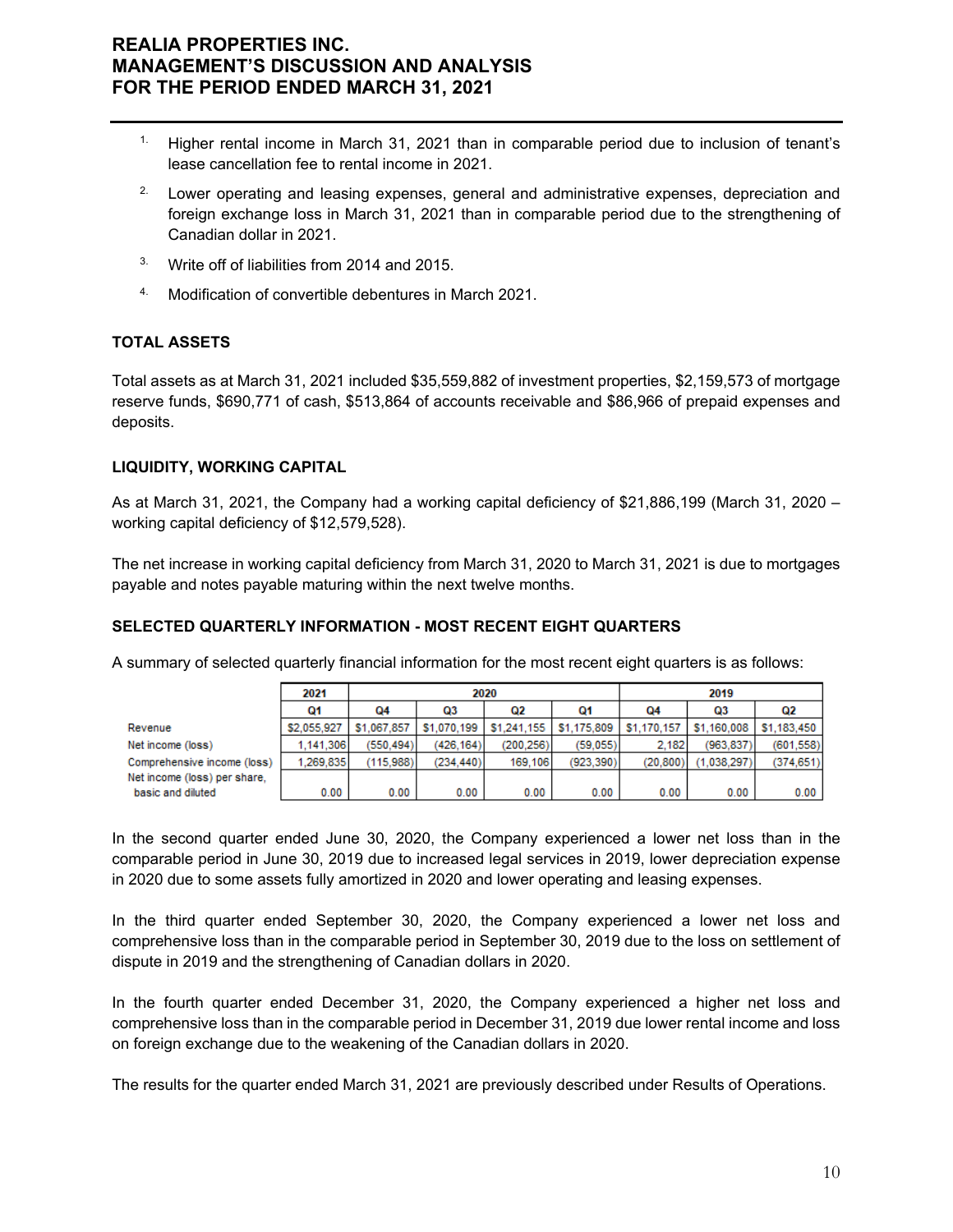### **SECTION IV**

#### **CRITICAL ACCOUNTING ESTIMATES**

The preparation of the financial statements in conformity with IFRS requires management to make judgments, estimates and assumptions that effect the reported amounts in the financial statements. Management bases its judgments, estimates and assumptions on factors it believes to be reasonable in the circumstances, but which may be inherently uncertain and unpredictable. The uncertainty of these judgments, assumptions and estimates could results in actual results that differ from the estimates and outcomes that require a material adjustment to the carrying amount of assets and liabilities in the future.

(a) Judgements:

The following are critical accounting judgments that have been made in applying the Company's accounting policies:

(i) Investment properties:

The Company's accounting policy relating to investment properties is described in note 3(d) of the Financial Statements. In applying this policy, judgment is applied to determine the significant components of each property, including the useful lives over which the componentized assets are to be amortized.

(ii) Going concern:

The assessment of the Company's ability to continue on a going concern basis, to obtain sufficient funds to cover ongoing operating expenses and to meet its obligations for the coming year involves a large part of judgment based on past experience and other factors, including expectations of future events that are considered reasonable in the circumstances.

#### (b) Estimates:

The significant areas of estimation include the following:

(i) Fair value of the investment properties:

The fair value of investment properties disclosed in note 5 of the Financial Statements is determined by management.

The determination of the fair value of investment property requires the use of estimates such as future cash flows from assets (i.e., tenant profiles, future revenue streams and overall repair and condition of the property), discount rates applicable to those assets' cash flows and capitalization rates. These estimates are based on market conditions existing at the reporting date.

(ii) Convertible debentures:

For convertible debentures containing an equity component, the Company assesses the value of the debt component which is calculated at the estimated fair value of the future interest and principal payments due under the terms of the convertible debentures, using an estimated discount rate based on Management's estimated cost of capital.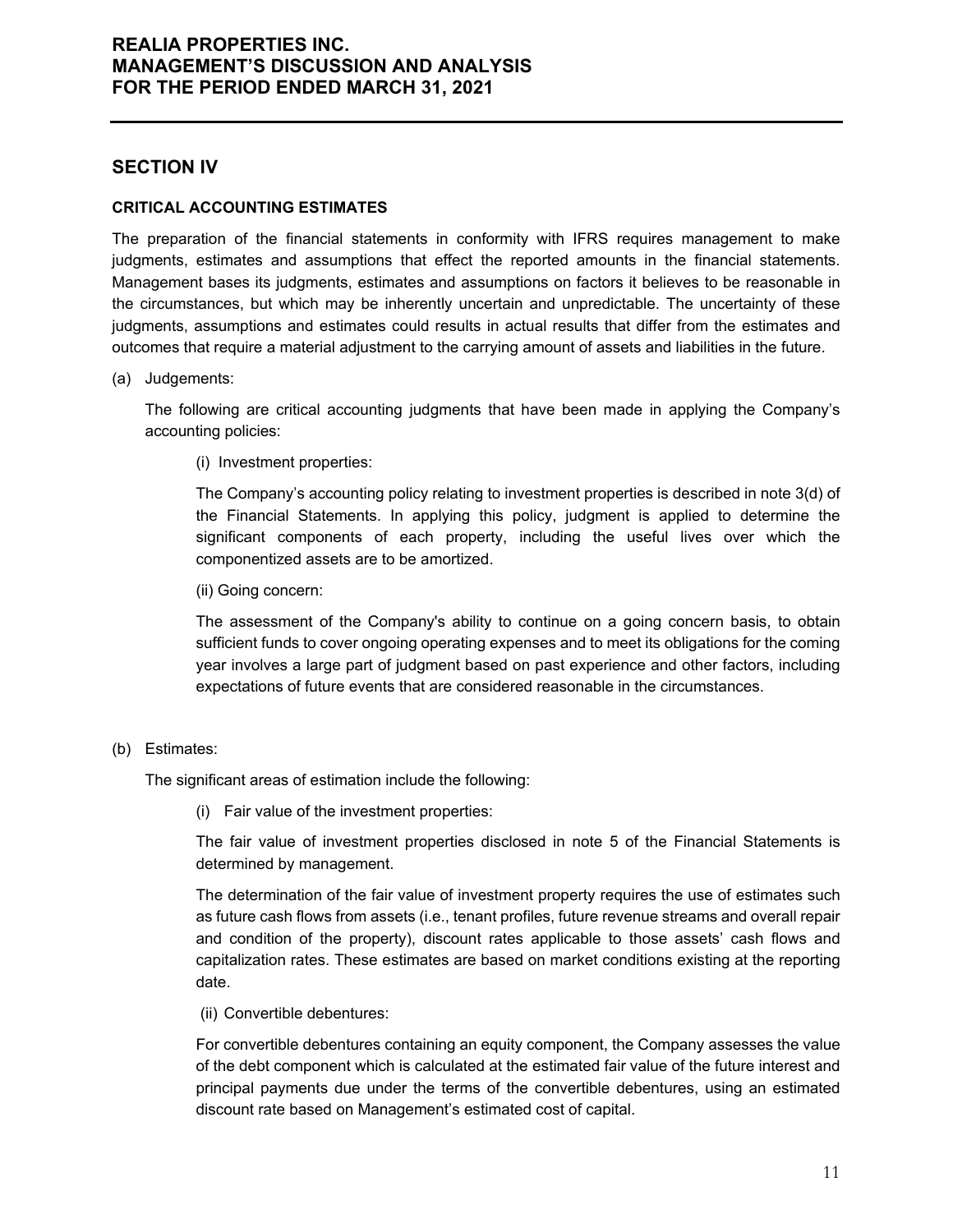For convertible debentures which do not contain an equity component, the Company is required to estimate the fair value of the embedded derivative liability which is calculated based on using a model which considers inputs requiring significant judgement.

#### **NEW ACCOUNTING POLICIES ADOPTED IN THE CURRENT PERIOD**

No new accounting policies were adopted for the period ended March 31, 2021.

#### **RISKS AND UNCERTAINTIES**

#### **General Business Risks**

The Company will be subject to general business risks and to risks inherent in the commercial real estate industry, including the ownership of real property. These risks include general economic and market factors, health crisis factors, tenant credit risk, local real estate conditions, competition, changes in government regulation, interest rates, the availability of equity and debt financing, environmental and tax related matters, availability of specialized trades people and reliance on key personnel. Any one of, or a combination of, these factors may adversely affect the financial position of the Company.

#### **Real Property Ownership**

All real property investments are subject to elements of risk. Such investments are affected by general economic conditions, local real estate markets, the attractiveness of the properties to residents, supply and demand for space, and competition from other available space and various other factors.

The performance of the economy in the area in which Martin Downs Town Center, Metro Gateway Shopping Center, and 116<sup>th</sup> Street Center (collectively called the "Properties") are located affects occupancy, market rental rates and expenses. These factors consequently can have an impact on the future share of income/(loss) attributable to the Company from the Properties.

Other factors may further adversely affect the future value of the Properties. These factors include local conditions in the areas in which the Properties are located, such as an oversupply of commercial real estate properties or a reduction in the demand for commercial real estate properties, the attractiveness of the Properties to tenants, competition from other properties and the Company's ability to provide adequate facilities, maintenance, services and amenities. Operating costs, including real estate taxes, insurance and maintenance costs, and mortgage payments, if any, do not, in general, decline when circumstances cause a reduction in income from a property. The Company could sustain a loss as a result of foreclosure on the Properties if they are mortgaged to secure payment of indebtedness and the Company or its wholly-owned subsidiaries, as applicable, were unable to meet their mortgage payments. In addition, applicable laws, including tax laws, interest rate levels and the availability of financing also affect revenues from properties and real estate values generally.

#### **Asset and Development Strategy**

It is intended that the Company's business strategy will involve expansion through acquisitions that are in addition to the Properties. These activities require the Company to identify acquisition candidates or investment opportunities that meet its criteria and are compatible with its growth strategy. The Company may not be successful in identifying commercial real estate properties that meet its acquisition criteria or in completing acquisitions or investments on satisfactory terms. Failure to identify or complete acquisitions will slow the Company's growth. The Company could also face significant competition for acquisitions opportunities. Some of the Company's competitors have greater financial resources than the Company and,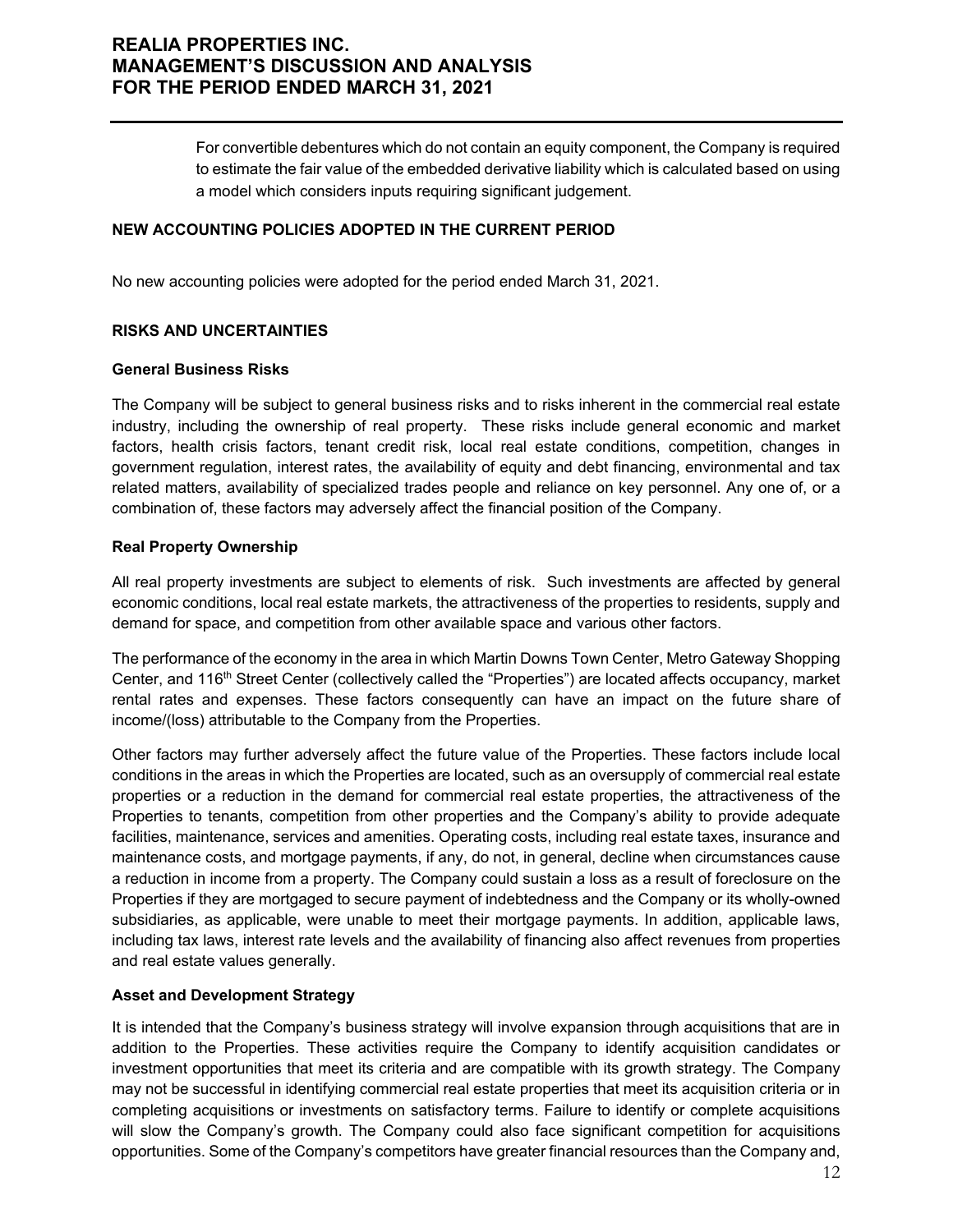accordingly, have a greater ability to borrow funds to acquire and develop properties. These competitors may also be willing and/or able to accept more risk than the Company can prudently manage, including risks with respect to the geographic concentration of investments and the payment of higher prices. This competition for investments may reduce the number of suitable investment opportunities available to the Company and may increase acquisition costs in certain areas where the Company's facilities are located or in areas targeted for growth and, as a result, may adversely affect the Company's operating results.

Even if the Company were successful in identifying suitable acquisitions projects, newly acquired properties may fail to perform as expected and management of the Company may underestimate the costs associated with the integration of the acquired properties. In addition, any expansions the Company undertakes in the future are subject to a number of risks, including, but not limited to, construction delays or cost overruns that may increase project costs, financing risks, the failure to meet anticipated occupancy or rent levels, failure to receive required zoning, land use and other governmental permits and authorizations and changes in applicable zoning and land use laws. If any of these problems occur, expansion costs for a project will increase, and there may be significant costs incurred for projects that are not completed. In deciding whether to acquire or expand a particular property, the Company will make certain assumptions regarding the expected future performance of that property.

It is intended that the Company will invest in new developments which carry a certain risk that projected financial returns may not be achieved and that cost overruns, or start-up losses may require further equity injections. The Company manages this risk through detailed evaluation of each development separately and ensuring certain criteria have been met, including an extensive supply and demand analysis and establishing capital participants.

#### **Joint Venture and Associate Investments**

The Company no longer has any interests in joint venture and associate investments as at March 31, 2021. The Company may however enter into arrangements with respect to other properties in the future. In any such arrangement, the Company may not be in a position to exercise sole decision-making authority regarding the properties owned through these arrangements. Investments may, under certain circumstances, involve risks not present when a third party is not involved, including the possibility that 2investment partners might become bankrupt or fail to fund their share of required capital contributions. Investment partners may have business interests or goals that are inconsistent with the Company's business interests or goals and may be in a position to take actions contrary to the Company's policies or objectives. Such investments also have the potential risk of impasse on strategic decisions, such as a sale, because neither the Company nor the investment partner would have full control over the arrangement. Any disputes that may arise between the Company and its investment partners could result in litigation or arbitration that could increase the Company's expenses and distract its officers and/or directors from focusing their time and effort on the Company's business. In addition, the Company might in certain circumstances be liable for the actions of its investment partners.

#### **Investment Concentration**

The Company will be susceptible to adverse markets in Palm City, Florida, Phoenix, Arizona, and Indianapolis, Indiana, the markets in which it is operating, such as changing demographics and other factors. Presently, the Company's depreciated book value interests in Martin Downs Town Center in Palm City, Florida account for 42% of the Company's real property assets, the Company's interest in Metro Gateway in Phoenix, Arizona account for 27% of the Company's real property assets and the Company's interest in 116<sup>th</sup> Street in Indianapolis, Indiana accounts for 31% of the Company's real property assets. As a result of this concentration of assets, the Company will be particularly susceptible to adverse market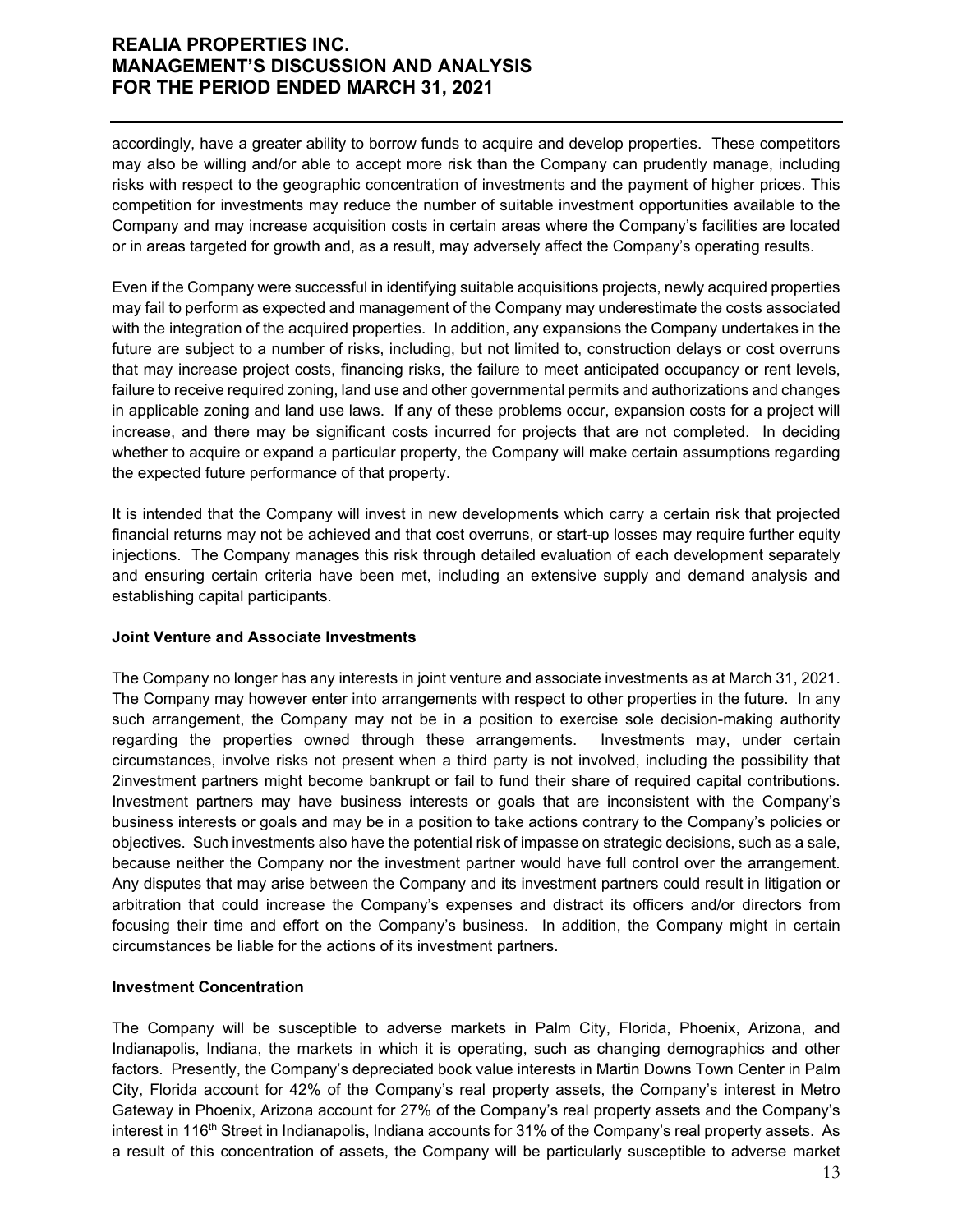conditions in these regions. Any adverse economic or real estate markets in the areas in which the Properties are located, or in the future in any of the other markets in which the Company operates, or any decrease in demand for commercial real estate resulting from the local economy or demographics could adversely affect the rental revenues . This effect could impair the ability of the assets to service their debt obligations and generate stable positive cash flow from operations to generate a return for the Company.

#### **Illiquidity**

Real property investments tend to be relatively illiquid, with the degree of liquidity generally fluctuating in relation to demand for and the perceived desirability of such investments.

#### **Uninsured Losses**

Martin Downs Town Center, Metro Gateway Shopping Center and 116<sup>th</sup> Street Center will carry comprehensive general liability, fire, flood, extended coverage and rental loss insurance with policy specifications, limits and deductibles customarily carried for properties similar to the Properties. There are, however, certain types of risks, generally of a catastrophic nature, such as wars or environmental contamination, which are either uninsurable or not insurable on an economically viable basis. Should an uninsured or under-insured loss occur, the Company could lose its investment in, and anticipated profits and cash flows from the Properties.

#### **Environmental Risk**

As an indirect owner of real property in the United States, the Company is subject to various federal, state and municipal laws relating to environmental matters. Such laws provide that the Company could be liable for the costs of removal of certain hazardous substances and repair of certain hazardous locations. The failure to remove or remediate such substances or locations, if any, could adversely affect the Company's ability to sell such real estate or to borrow using such real estate as collateral and could potentially also result in claims against the Company.

Management is not aware of any material non-compliance with environmental laws with respect to the Properties. The Company is also not aware of any pending or threatened investigations or actions by environmental regulatory authorities in connection with the Properties. However, the Company cannot guarantee that any material environmental conditions do not or will not otherwise exist with respect to the Properties.

#### **Public Market Risk**

It is not possible to predict the price at which the Shares will trade and there can be no assurance that an active trading market for the Shares will be sustained. The Shares will not necessarily trade at values determined solely by reference to the value of the underlying business of the Company or its assets. Accordingly, the Shares may trade at a premium or a discount to the value implied by the value of the Company's assets. The market price for the Shares may be affected by changes in general market conditions, fluctuations in the markets for equity securities and numerous other factors beyond the control of the Company.

#### **Debt Financing**

The Company and its owned subsidiaries have incurred and may incur indebtedness in the future in connection with the acquisition or expansion of facilities and its business. The wholly owned subsidiaries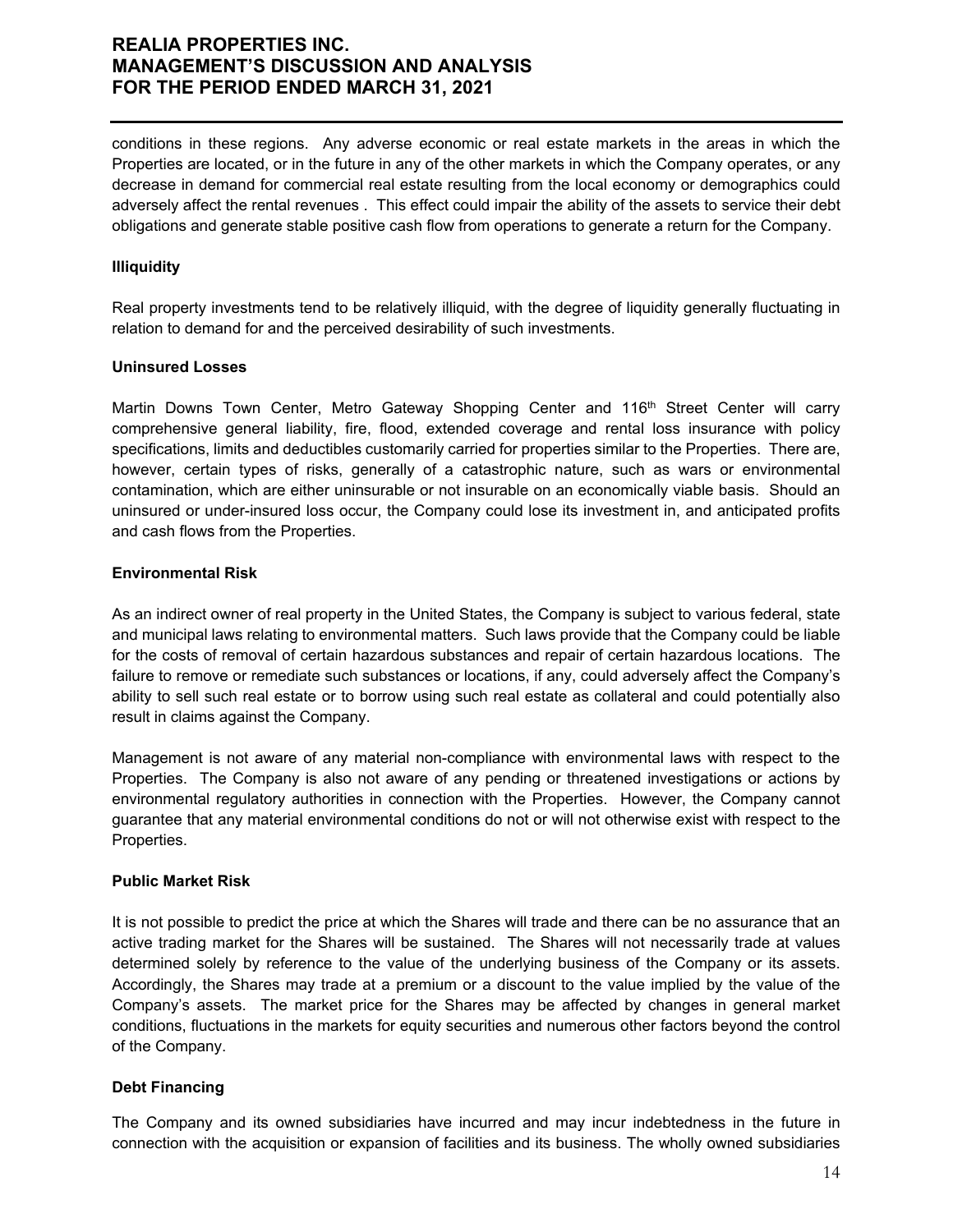may incur unsecured debt or mortgage debt by obtaining loans secured by some or all of their real estate properties or assets. The Company's wholly owned subsidiaries' debt may harm the Company's business and operating results by:

- requiring the wholly owned subsidiaries to use a substantial portion of their cash flow from operations to pay principal and interest, which will reduce the amount of cash available for generating a return to the Company, and thus, other purposes;
- limiting the Company's ability to borrow more money for operating or capital needs or to finance acquisitions in the future; and
- making the Company more vulnerable to economic and industry downturns and reducing its flexibility in responding to changing business and economic conditions.

In addition to the risks discussed above and those normally associated with debt financing, including the risk that the Company's and its wholly owned subsidiaries' cash flow will be insufficient to meet required payments of principal and interest, the Company will also be subject to the risk that the wholly owned subsidiaries will not be able to refinance potential future indebtedness on their properties and that the terms of any refinancing they could obtain would not be as favourable as the terms of their existing indebtedness. In addition, the financing arrangements of the Company may contain covenants that will restrict its ability to operate its business in certain ways. If the Company fails to comply with the restrictions in its financing arrangements, its lenders may be able to accelerate related debt as well as any other debt to which a crossdefault or cross-acceleration provision applies. A default could also allow creditors to foreclose, sell or realize on the property securing such debt or exercise other remedies against the Company. Credit facilities also typically require repayment of funds or cash flow sweeps when certain coverage ratios are not met. In connection with its financing arrangements, the Company expects that it will grant security interests over substantially all of its assets. If the Company is not able to meet its debt service obligations, it risks the loss of some or all of its assets to foreclosure or sale.

#### **Interest Fluctuations and Financing Risk**

The Company may finance future acquisitions in part with debt borrowings, which could bear interest at fixed or variable rates. The interest expense on any variable rate indebtedness of the Company will increase when interest rates increase. Interest rates are currently low relative to historical levels and may increase significantly in the future. A significant increase in interest expense could adversely affect the Company's results of operations.

#### **Failure to Obtain Additional Financing**

The Company may require additional financing in order to grow and expand its operations. It is possible that such financing will not be available or, if it is available, will not be available on favorable terms. Future financing may take many forms, including debt or equity financing, which could alter the debt-to-equity ratio of the Company or which could be dilutive to Shareholders.

### **Dilution**

The number of Shares that the Company is authorized to issue is unlimited. The directors of the Company will have the discretion to issue additional Shares in order to raise additional capital or in connection with future acquisitions, which may have a dilutive effect on Shareholders.

### **Potential Volatility of Share Price**

It is not possible to predict the price at which the Shares will trade and there can be no assurance that an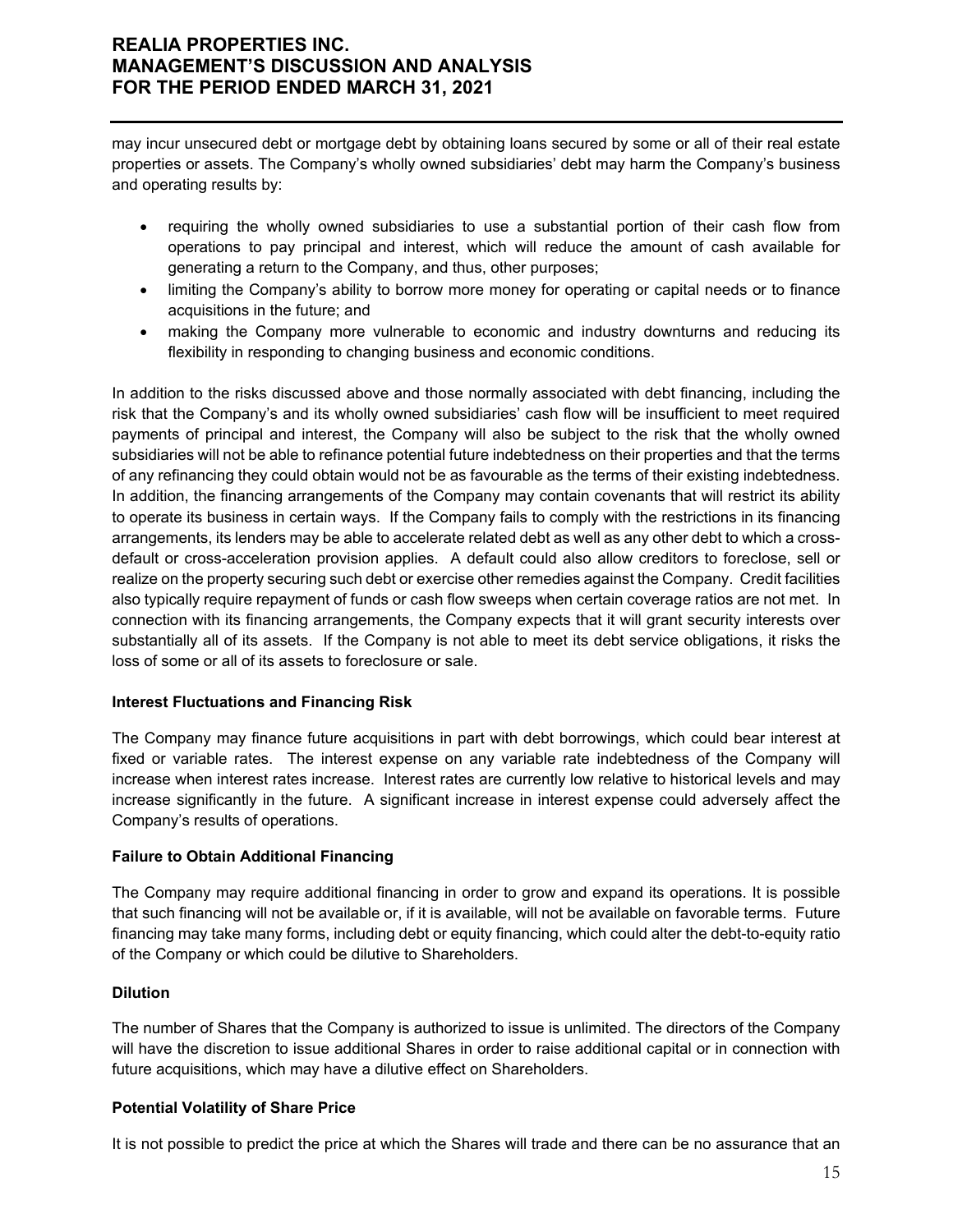active trading market for the Shares will be sustained. The market price of the Shares may be volatile and could be subject to wide fluctuations due to a number of factors, including but not limited to: (i) actual or anticipated fluctuations in the Company's results of operations; (ii) changes in estimates of the Company's future results of operations by management or securities analysts; and (iii) general industry changes. In addition, the financial markets have in the past experienced significant price and value fluctuations that have particularly affected the market prices of equity securities of many venture and real estate issuers and that sometimes have been unrelated to the operating performance of these companies. Broad market fluctuations, as well as economic conditions generally and in the real estate industry specifically, may adversely affect the market price of the Shares.

#### **Limited Prior Public Market**

The Shares have a limited record of trading publicly on the Exchange. The Company cannot predict at what price the Shares will trade and there can be no assurance that an active trading market will be maintained. A publicly traded real estate company will not necessarily trade at values determined solely by reference to the underlying value of its real estate assets. Accordingly, the Shares may trade at a premium or a discount to values implied by valuations.

### **Proposed Acquisitions**

There can be no assurance that the Company will complete further acquisitions of real property interests. Acquisitions of properties by the Company are subject to normal commercial risks and satisfaction of closing conditions that may include, among other things, lender approval, receipt of estoppel certificates and obtaining title insurance. Such acquisitions may not be completed or, if completed, may not be on the terms that are exactly the same as initially negotiated. In the event that the Company does not complete an acquisition, it may have an adverse effect on the operations and results of the Company in the future. There can also be no assurance that the Company will be able to identify and acquire additional real property interests on competitive terms or at all.

#### **Potential Conflicts of Interest**

Situations may arise where the interests of directors and officers may conflict with the interests of the Company. Conflicts, if any, will be subject to the procedures and remedies provided by the *Canadian Business Corporations Act*.

### **Foreign Currency**

The results of operations of the Company are reported in Canadian dollars. The Company's operations are anticipated to be conducted almost exclusively in the United States. Any fluctuations in the value of the US dollar relative to the Canadian dollar may result in variations in the share of income/(loss) from wholly owned subsidiaries and joint ventures and associates and the net income of the Company. The Company does not plan on undertaking any hedging in order to mitigate its foreign currency risks.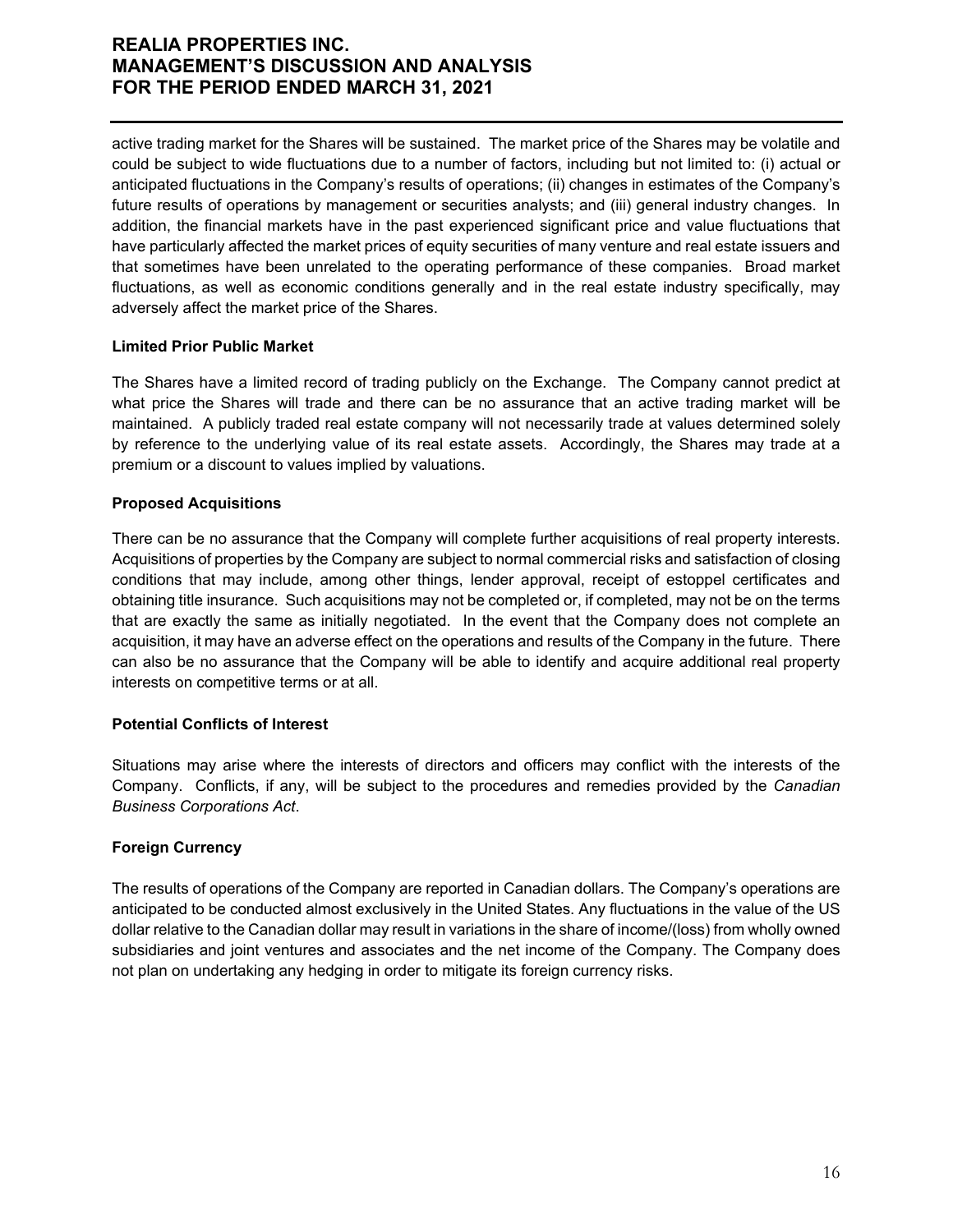As at March 31, 2021, the Canadian dollar equivalent of monetary assets and liabilities held by the Company that are denominated in U.S. dollars are as follows:

|                  | March 31,   | December 31, |
|------------------|-------------|--------------|
|                  | 2021        | 2020         |
|                  |             |              |
| Cash             | 3.296<br>\$ | 24.415       |
| Notes payable    | 1,256,200   | 1,272,500    |
| Accounts payable | 57.017      | 56,866       |
| Total            | \$1,316,513 | \$1,353,781  |

If the Canadian dollar had strengthened or weakened 5% against the U.S. dollar with all other variables held constant, the Company would have additional income or loss from foreign exchange included in net income and equity for the period ended March 31, 2021 of approximately \$65,486 (2020 – \$65,222).

#### **Foreign Political Risk**

The Properties are located in the United States and, as such, a substantial portion of the Company's business will be exposed to various degrees of political, economic and other risks and uncertainties. The Company's operations and investments may be affected by local political and economic developments, including expropriation, nationalization, invalidation of governmental orders, permits or agreements pertaining to property rights, political unrest, labour disputes, limitations on repatriation of earnings, limitations on foreign ownership, inability to obtain or delays in obtaining necessary permits, opposition to property development from local, environmental or other non-governmental organizations, government participation, royalties, duties, rates of exchange, high rates of inflation, price controls, exchange controls, currency fluctuations, taxation and changes in laws, regulations or policies as well as by laws and policies of Canada affecting foreign trade, investment and taxation.

#### **Inability to Resell Shares**

There can be no assurance that an active and liquid market for the Shares will be developed and, if developed, will be maintained; and a holder of Shares may find it difficult to resell those Shares.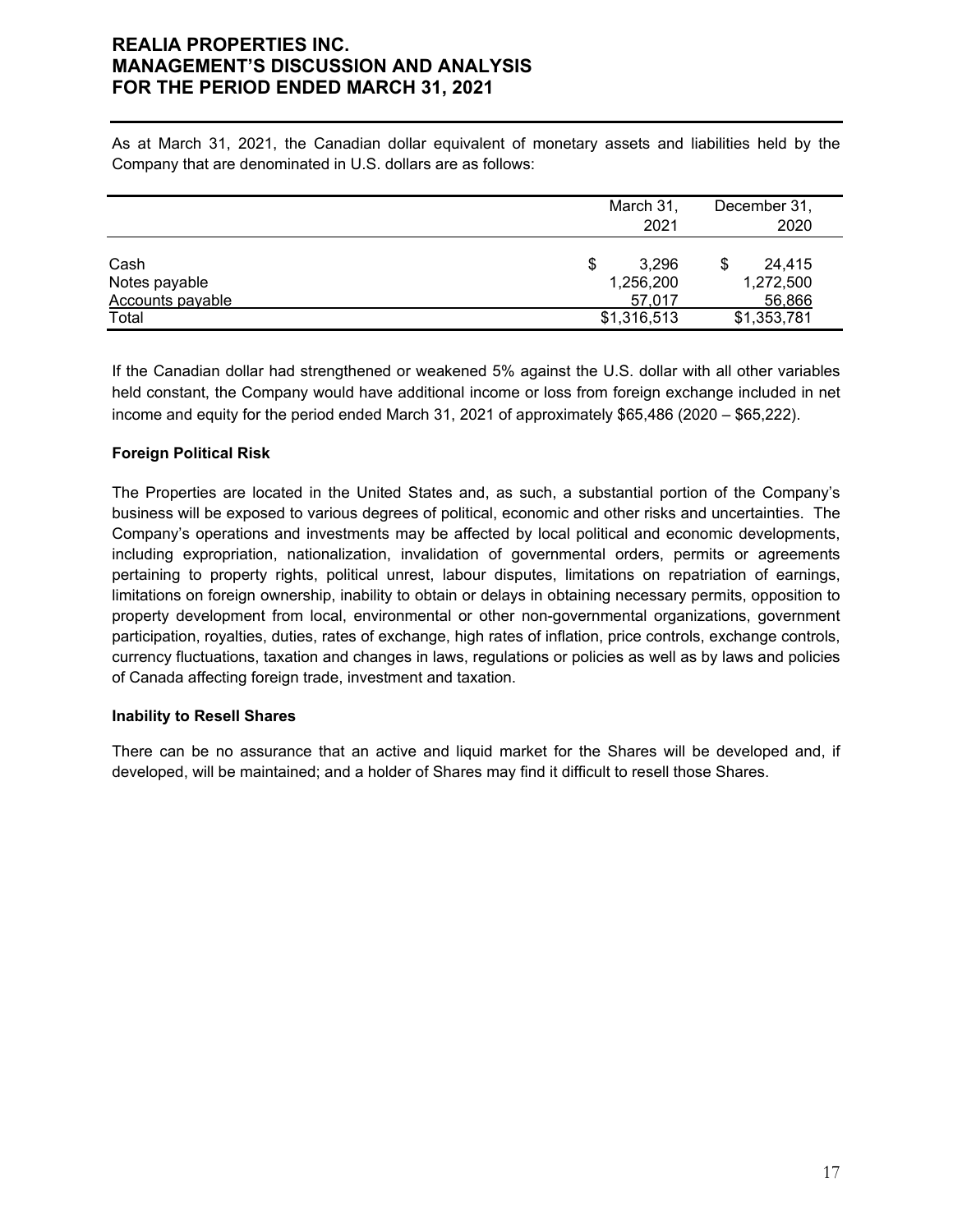#### **RELATED PARTY TRANSACTIONS**

All of the related party disclosure below is identical to that contained in the financial statements.

#### **Notes Payable**

|                      | March 31,<br>2021 | December 31,<br>2020 |
|----------------------|-------------------|----------------------|
| Martin Downs GP, LLC | \$1,256,200       | \$1,272,500          |
| Total notes payable  | \$1,256,200       | \$1,272,500          |

On August 31, 2018, concurring with the refinancing of the mortgage loan related to Martin Downs Town Center, the Company acquired an additional 9% interest in Martin Downs NSC, LLC from the Martin Downs GP, LLC, a private entity in which one of the officers is a partner for an amount of \$1,304,750 (\$1,000,000 USD).

Correspondingly, the US \$1,000,000 note payable to Martin Downs GP, LLC to finance the 9% ownership interest acquisition bears interest at a rate of 10%. The note matured August 30, 2019 and was ultimately extended to February 28, 2021. The Company may, from time to time, repay all or any part of the amount due subject to a prepayment fee equal to the outstanding debt service due through loan maturity.

#### **Other Related Party Balances and Transactions**

Other related party transactions and balances, not already disclosed include:

|                                                                                                                                 | March 31,<br>2021               | December 31,<br>2020            |
|---------------------------------------------------------------------------------------------------------------------------------|---------------------------------|---------------------------------|
| Due to Hoche Private Equity Investors SARL (b) (c) (e)<br>Due to Inovalis S.A. $(f)$ $(g)$ $(h)$<br>Due to Inovalis USA LLC (d) | 558.513<br>2,015,386<br>130.855 | 564.463<br>1,988,968<br>132,553 |
|                                                                                                                                 | 2,704,754                       | 2,685,984                       |

Included in accounts payable and accrued liabilities is \$3,281 of accrued interest charges (December 31, 2020 - \$12,540) owing to private companies related through common directors.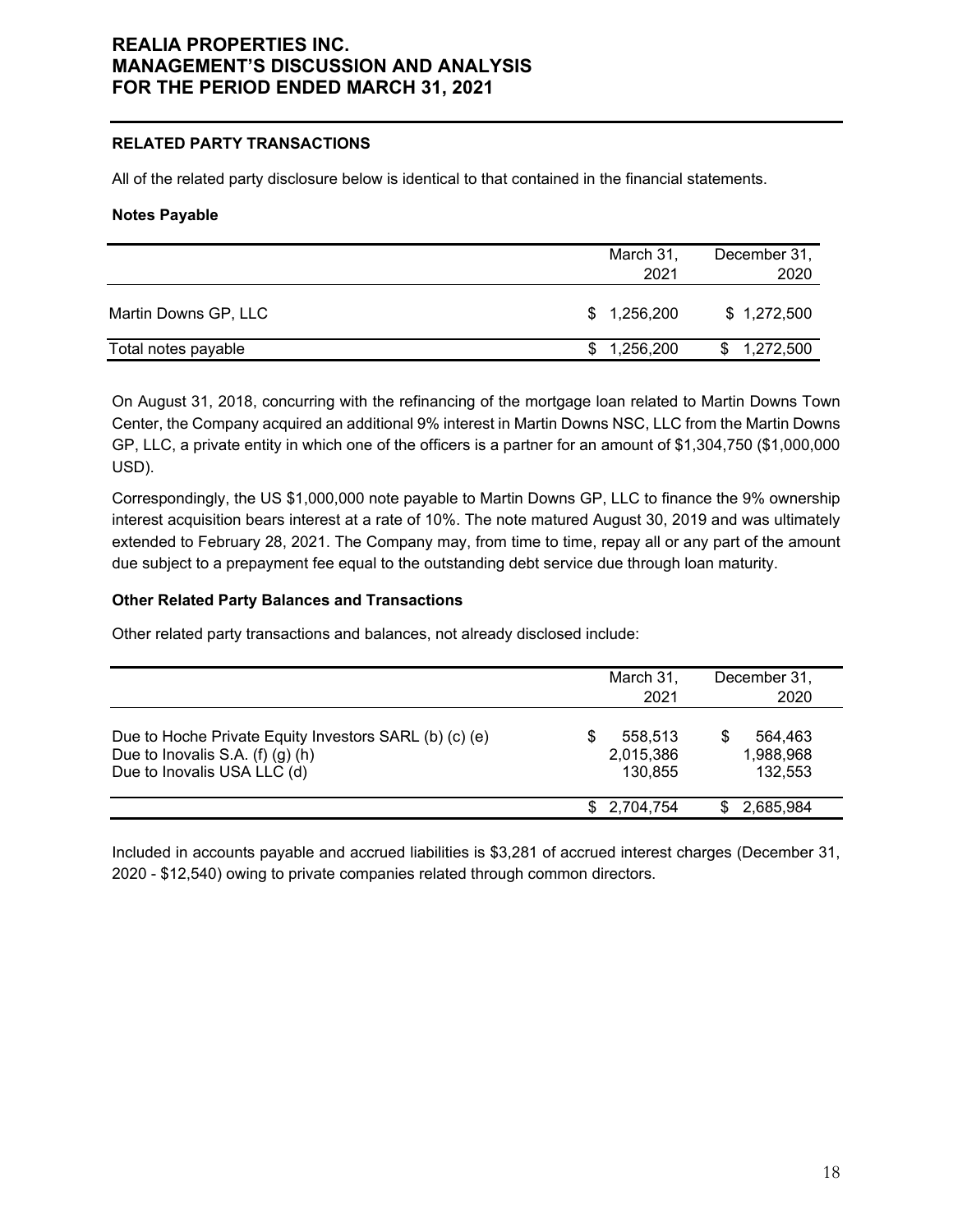(a) Key management personnel compensation

|                                                                    |   | Three months ended March 31,<br>2020<br>2021 |    |                  |  |
|--------------------------------------------------------------------|---|----------------------------------------------|----|------------------|--|
| CFO:<br>Consulting fees<br>Corporate Secretary:<br>Consulting fees | S | 19.113<br>9,999                              | \$ | 19,776<br>16,474 |  |
|                                                                    |   | 29,112                                       | S  | 36,249           |  |

Key management personnel include the members of the Board of Directors and executive officers of the Company.

(b) Loan facility:

On April 4, 2018, the Company obtained a loan facility for up to \$100,000. Under the terms of the loan facility, the Company may draw from time to time from April 4, 2018 to December 31, 2018, for the purpose of funding working capital requirements. Interest on any outstanding drawdowns will accrue at a fixed rate of 10% per annum, and is payable monthly. Outstanding indebtedness is payable on demand, subject to the terms and conditions of the loan facility, but will be subordinated by the Company's senior indebtedness to secured lenders. The loan facility is provided by a private company of which the Chief Executive Officer and Chairman of the Board of the Company is a principal. In consideration of providing the loan facility, the loan facility provider will receive \$3,000. The Company is currently pursuing negotiation for the extension of the maturity of the loan facility.

The Company drew \$100,000 in 2018 under this loan facility. The loan remains outstanding at March 31, 2021.

(c) Down payment:

On July 6, 2018, a private company of which the Chief Executive Officer and Chairman of the Board of the Company provided a \$52,336 (\$40,000USD) down payment for the refinance of the Martin Downs mortgage. The down payment is repayable upon demand.

(d) Asset Management and Disposition Fees – Martin Downs:

On July 22, 2013, Martin Downs NSC, LLC entered into a management agreement with Inovalis USA LLC, pursuant to which Inovalis USA LLC provided management services to Martin Downs NSC, LLC, with respect to investment properties it holds. As payment for its service, Inovalis USA LLC was entitled, until October 31, 2018, to 1% of gross revenues collected, as asset management fees. Inovalis USA LLC was also entitled to a 1% disposition fee associated with the sale of its ownership interest in Martin Downs to the Company. On September 30, 2019, the Company formally terminated the management agreement with Inovalis USA LLC and the associated fees became due (management fee - \$84,700 (US\$63,975) and disposition fee – \$53,213 (US\$40,192). The amounts are still outstanding at March 31, 2021.

(e) Interest Reserve:

On April 29, 2020, a private company of which the Chairman of the Board of the Company is a principal provided a US\$325,000 (CAD \$439,429) payment for an up-front 6-month interest reserve associated with the extension of the Martin Downs mortgage. The note payable bears interest at a fixed rate of 7.5% per annum and ending until all indebtedness owing is repaid. The note is repayable upon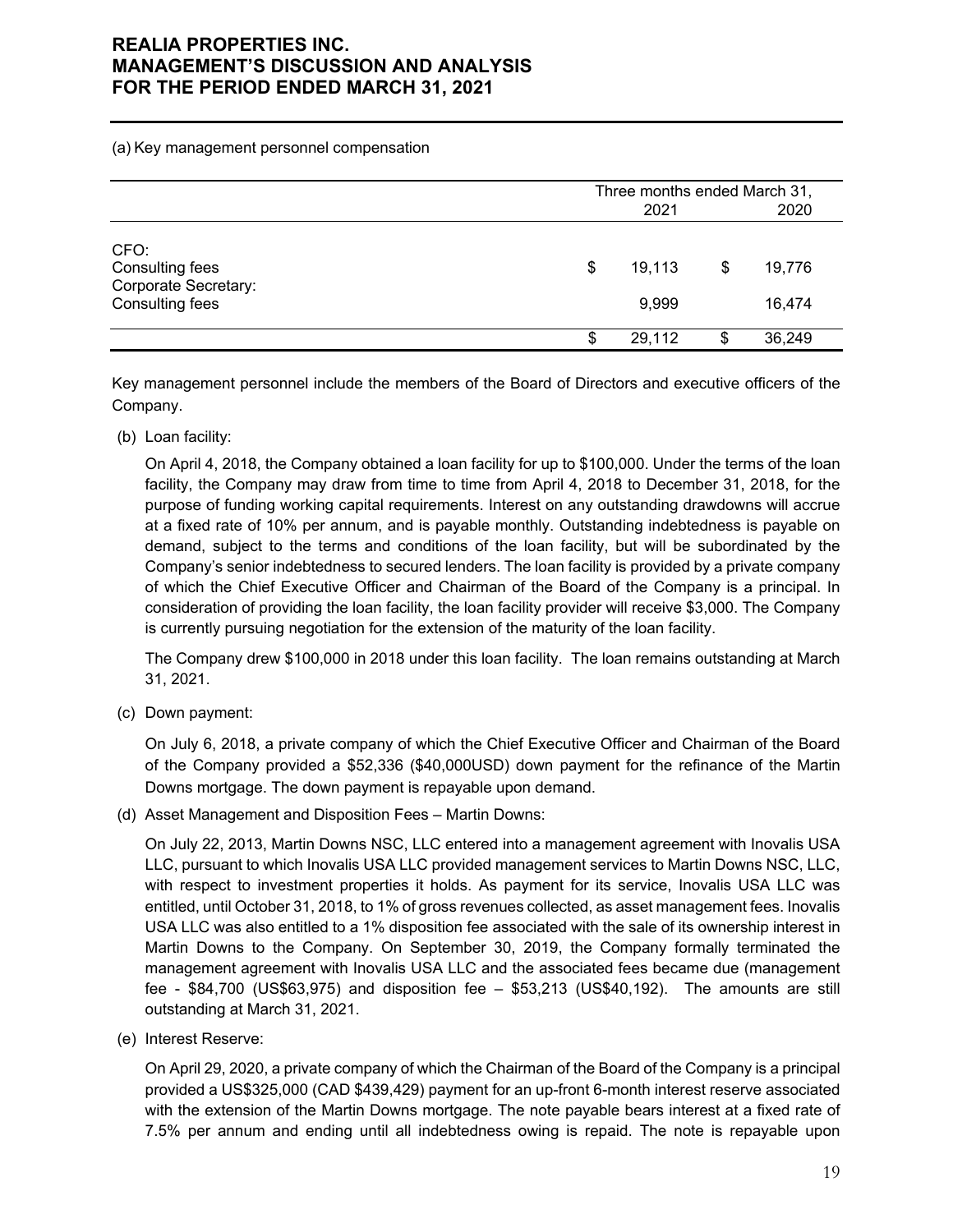demand. The Company may, from time to time, repay all or any part of the note payable without penalty.

(f) Working Capital:

On September 27, 2020, Inovalis S.A., a private company of which one of the Director's is a principal, provided a \$400,000 loan to fund ongoing working capital requirements of the Company. The note payable bears interest at a fixed rate of 7.5% per annum and matures on September 27, 2021. The Company may, from time to time, repay all or any part of the note payable without penalty.

(g) Working Capital:

On December 31, 2020, Inovalis S.A. provided a \$1,589,000 loan to fund ongoing working capital requirements of the Company. The note payable bears interest at a fixed rate of 7.5% per annum and matures on December 31, 2021. The Company may, from time to time, repay all or any part of the note payable without penalty.

(h) Working Capital:

On March 8, 2021, Inovalis S.A. provided a \$26,417 loan to fund ongoing working capital requirements of the Company. The note payable bears interest at a fixed rate of 7.5% per annum and matures on December 31, 2021. The Company may, from time to time, repay all or any part of the note payable without penalty.

Management of the Company does not receive any other fee than that described above. The Company's Chairman and CFO are entitled to receive incentive stock options under the Company's incentive stock option plan. The other directors of the Company also do not receive any cash fee and are entitled only to participate in the Company's incentive stock option plan. As such, the management and the directors of the Company will generally benefit only as shareholders and incentive stock option holders of the Company, benefitting only as other shareholders will benefit.

#### **CONVERTIBLE DEBENTURES**

|                                              | March 31,       | December 31<br>2020 |           |
|----------------------------------------------|-----------------|---------------------|-----------|
|                                              | 2021            |                     |           |
| Liability, beginning of period               | \$<br>4,542,000 | \$                  | 4,428,983 |
| Repayment                                    | (1,589,700)     |                     |           |
| Accretion                                    | 236             |                     | 113,017   |
| Impact of convertible debenture modification | (5,008)         |                     |           |
| Liability, end of period                     | 2,947,528       |                     | 4,542,000 |
| Transaction costs, beginning of period       |                 |                     | (53,533)  |
| Amortization of transaction costs            | 3.997           |                     | 53.533    |
| Debt modification transaction costs          | (75, 945)       |                     |           |
| Transaction costs, end of period             | (71, 948)       |                     |           |
| Convertible debentures                       | 2,875,580<br>\$ | S                   | 4,542,000 |

The Company entered into a trust indenture on July 31, 2013 with BNY Trust Company of Canada under which the Company could issue convertible debentures to a maximum principal amount of \$11,500,000.

The convertible debentures are redeemable, unsecured, subordinated to senior indebtedness and were set to mature on September 30, 2018.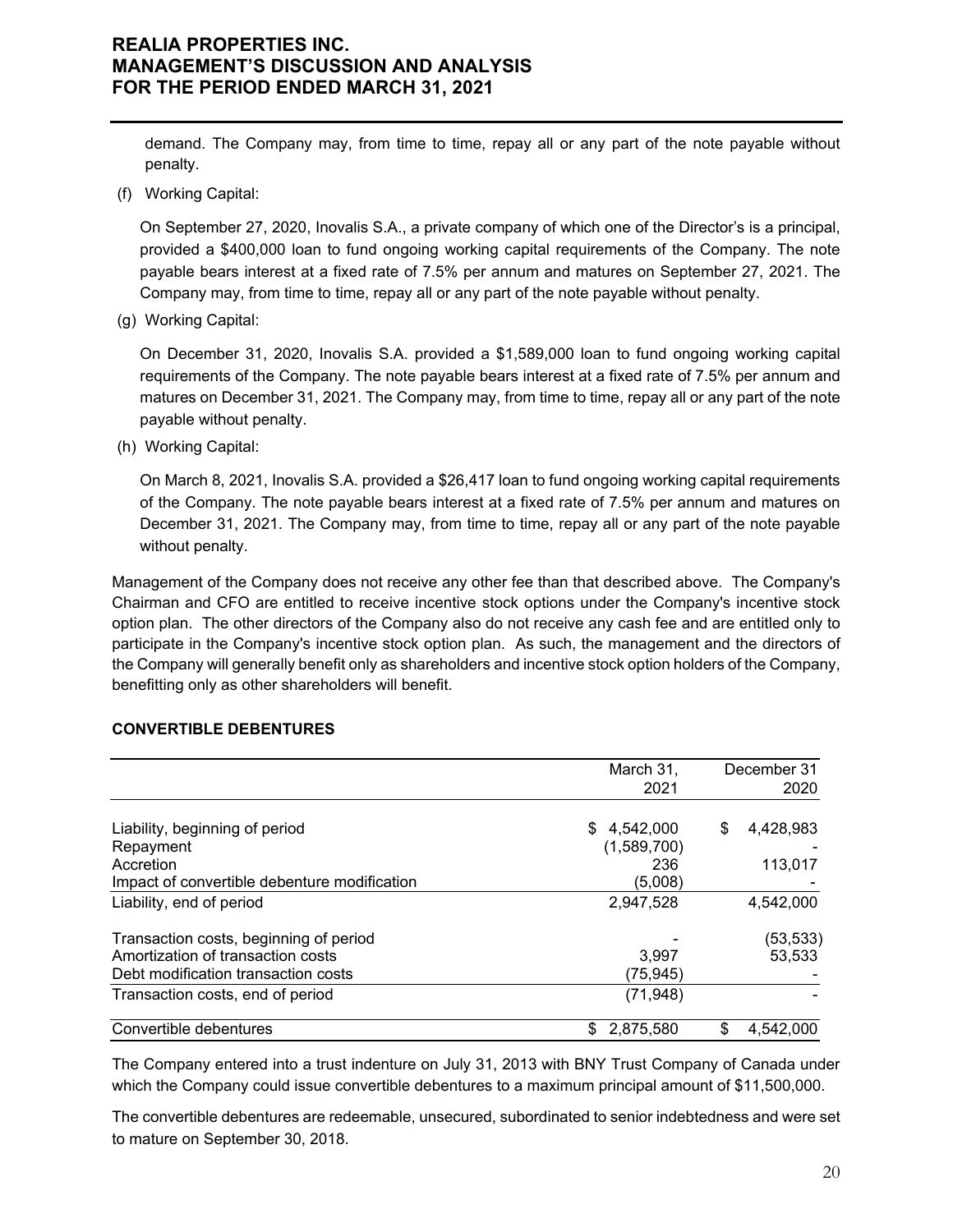On September 28, 2018, the Debenture holders approved an Extraordinary Resolution authorizing (i) the maturity extension of the Debentures from September 30, 2018 to September 30, 2020; (ii) a reduction in the conversion price at which the Debenture may be converted into common shares of the Corporation from \$0.08125 to \$0.06 per common share; and (iii) an increase of the interest rate payable on the Debentures from 8.5% per annum to 9.5% per annum, which took effect as of October 1, 2018.

In June 2020, the Company began negotiations with the Debentureholders on a modification and extension. On September 30, 2020, the convertible debentures matured and negotiations with the Debentureholders remained ongoing.

On February 19, 2021, the Company entered into a second amendment to the Convertible Debentures. The debenture was amended as follows:

- **Extended through September 30, 2025;**
- Repayment of \$1,589,700 of outstanding principal balance;
- Decreasing the interest rate payable on the Debentures from 9.5% per annum to 4.75% per annum, retroactive to October 1, 2020;
- Allowing the Corporation to repay 50% of the principal amount outstanding at maturity in cash, and the remaining 50% of the principal amount outstanding at maturity by way of common shares at a price of \$0.10 per share.

For the period ended March 31, 2021, the Company incurred \$35,059 (2020 - \$107,873) of interest on the convertible debentures, which is included in finance costs (note 13).

As a condition of the convertible debentures, the Company is required to maintain a debt service coverage ratio. At the end of March 31, 2021 and as of year end 2020, the Company was in compliance with the covenant.

### **OUTSTANDING SHARE DATA**

As at March 31, 2021 and the date of this MD&A, the following is a description of the outstanding equity securities and convertible securities previously issued by the Company:

|                                                             | As at March 31, 2021  | As at the date of this<br>MD&A |
|-------------------------------------------------------------|-----------------------|--------------------------------|
| Voting or equity securities authorized                      | Unlimited             | Unlimited                      |
| Securities convertible or exercisable into voting or equity | Share options to      | Share options to               |
| securities - share options                                  | acquire up to         | acquire up to                  |
|                                                             | 5,104,422 outstanding | 5,104,422 outstanding          |
|                                                             | common shares         | common shares                  |
| Voting or equity securities issued and outstanding          | 255,221,137           | 255,221,137                    |
|                                                             | common shares         | common shares                  |
| Securities convertible or exercisable into voting or equity |                       |                                |
| securities - directors and officers share options           | 360,000               | 360,000                        |
| Total voting or equity securities issuable on conversion or |                       |                                |
| exchange of outstanding securities                          | 360,000               | 360,000                        |

# **ADDITIONAL DISCLOSURES FOR VENTURE ISSUERS WITH SIGNIFICANT EQUITY INVESTEES CONTINGENCIES**